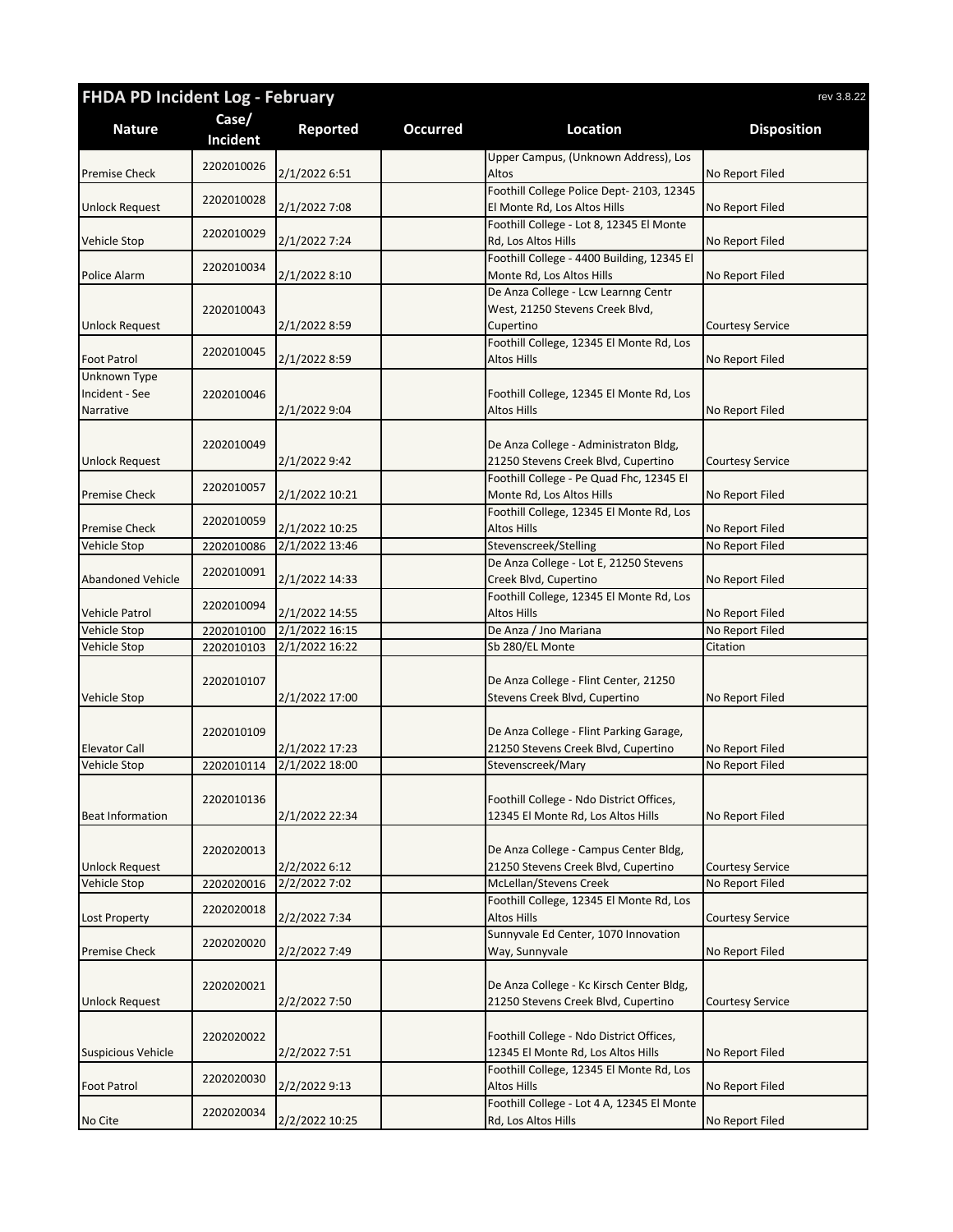|                                                                                                                                                                                      |                         |                |                | Pe Quad, 21250 Stevens Creek Blvd,                                                  |                               |
|--------------------------------------------------------------------------------------------------------------------------------------------------------------------------------------|-------------------------|----------------|----------------|-------------------------------------------------------------------------------------|-------------------------------|
| <b>Premise Check</b>                                                                                                                                                                 | 2202020035              | 2/2/2022 10:32 |                | Cupertino                                                                           | <b>Task Completed</b>         |
| <b>Vehicle Stop</b>                                                                                                                                                                  | 2202020038              | 2/2/2022 11:17 |                | Sb 85/DEANZA                                                                        | Citation                      |
|                                                                                                                                                                                      |                         |                |                | De Anza College, 21250 Stevens Creek                                                |                               |
| <b>Foot Patrol</b>                                                                                                                                                                   | 2202020050              | 2/2/2022 13:39 |                | Blvd, Cupertino                                                                     | <b>Task Completed</b>         |
| Brandishing a                                                                                                                                                                        | 2202020057              |                |                |                                                                                     |                               |
| Weapon                                                                                                                                                                               |                         | 2/2/2022 14:50 |                | Memorial Park, Stevenscreek/Mary                                                    | X - Fill Unit                 |
| Suspicious Person.<br><b>FHDA Student Code</b><br>of Conduct. Remain<br>on campus w/o<br>consent (M).<br>Annoy/molest victim<br>under 18 years of<br>age - Disorderly<br>conduct (M) | 2202020060<br>FD22-0007 | 2/2/2022 15:03 | 2/2/2022 14:30 | De Anza College - Mlc Media & Learn<br>Cntr, 21250 Stevens Creek Blvd,<br>Cupertino | <b>Report Filed</b>           |
|                                                                                                                                                                                      | 2202020061              |                |                | De Anza College - Flint Parking Garage,                                             |                               |
| Flag Down                                                                                                                                                                            |                         | 2/2/2022 15:15 |                | 21250 Stevens Creek Blvd, Cupertino                                                 | No Report Filed               |
|                                                                                                                                                                                      |                         |                |                | Foothill College - 2300 Building, 12345 El                                          | <b>Turned Over to Another</b> |
| <b>Unlock Request</b>                                                                                                                                                                | 2202020071              | 2/2/2022 16:41 |                | Monte Rd, Los Altos Hills                                                           | Agency                        |
| Vehicle Stop                                                                                                                                                                         | 2202020078              | 2/2/2022 18:41 |                | Cristo Rey / Foothill                                                               | No Report Filed               |
|                                                                                                                                                                                      | 2202020108              |                |                | Foothill College, 12345 El Monte Rd, Los                                            |                               |
| <b>Beat Information</b>                                                                                                                                                              |                         | 2/2/2022 22:36 |                | Altos Hills                                                                         | No Report Filed               |
|                                                                                                                                                                                      | 2202030001              |                |                | Foothill College - 4400 Building, 12345 El                                          | Turned Over to Another        |
| Police Alarm                                                                                                                                                                         |                         | 2/3/2022 0:18  |                | Monte Rd, Los Altos Hills                                                           | Agency                        |
| Police Alarm                                                                                                                                                                         | 2202030008              | 2/3/2022 6:37  |                | De Anza College - Atc Advance Tech<br>Centr, 21250 Stevens Creek Blvd,<br>Cupertino | X - Fill Unit                 |
| Vehicle Stop                                                                                                                                                                         | 2202030009              | 2/3/2022 7:01  |                | De Anza College - Kc Kirsch Center Bldg,<br>21250 Stevens Creek Blvd, Cupertino     | <b>Courtesy Service</b>       |
| <b>Unlock Request</b>                                                                                                                                                                | 2202030010              | 2/3/2022 7:09  |                | Foothill College Police Dept-2103, 12345<br>El Monte Rd, Los Altos Hills            | No Report Filed               |
| <b>Unlock Request</b>                                                                                                                                                                | 2202030011              | 2/3/2022 7:45  |                | De Anza College - Rss Bldg Reg & Std Svs,<br>21250 Stevens Creek Blvd, Cupertino    | <b>Courtesy Service</b>       |
|                                                                                                                                                                                      |                         |                |                | Foothill College, 12345 El Monte Rd, Los                                            |                               |
| <b>Premise Check</b>                                                                                                                                                                 | 2202030012              | 2/3/2022 7:52  |                | Altos Hills                                                                         | No Report Filed               |
| <b>Foot Patrol</b>                                                                                                                                                                   | 2202030019              | 2/3/2022 8:47  |                | Field House, 25800 Carlos Bee Bl,<br>Hayward                                        | <b>Courtesy Service</b>       |
| <b>Foot Patrol</b>                                                                                                                                                                   | 2202030028              | 2/3/2022 10:16 |                | De Anza College, 21250 Stevens Creek<br>Blvd, Cupertino                             | <b>Task Completed</b>         |
| <b>Premise Check</b>                                                                                                                                                                 | 2202030034              | 2/3/2022 10:57 |                | Foothill College, 12345 El Monte Rd, Los<br>Altos Hills                             | No Report Filed               |
| <b>Traffic Hazard</b>                                                                                                                                                                | 2202030038              | 2/3/2022 11:39 |                | Foothill College, 12345 El Monte Rd, Los<br>Altos Hills                             | No Report Filed               |
| Disturbance                                                                                                                                                                          | 2202030048              | 2/3/2022 12:30 |                | Foothill College - 1500 Building, 12345 El<br>Monte Rd, Los Altos Hills             | No Report Filed               |
| Pedestrian Stop                                                                                                                                                                      | 2202030053              | 2/3/2022 13:47 |                | Foothill College - Lot 1 D, 12345 El Monte<br>Rd, Los Altos Hills                   | No Report Filed               |
| Vehicle Stop                                                                                                                                                                         | 2202030064              | 2/3/2022 15:19 |                | 20450 Stevens Creek Blvd, Cupertino                                                 | No Report Filed               |
| Vehicle Stop                                                                                                                                                                         | 2202030073              | 2/3/2022 17:35 |                | 280/85                                                                              | No Report Filed               |
| Vehicle Stop                                                                                                                                                                         | 2202030075              | 2/3/2022 17:43 |                | 280/EL Monte                                                                        | No Report Filed               |
| Vehicle Stop                                                                                                                                                                         | 2202030078              | 2/3/2022 17:56 |                | 280/EL Monte                                                                        | No Report Filed               |
| Vehicle Stop                                                                                                                                                                         | 2202030080              | 2/3/2022 18:09 |                | 280/FOOTHILL                                                                        | No Report Filed               |
| <b>Premise Check</b>                                                                                                                                                                 | 2202030090              | 2/3/2022 20:11 |                | De Anza, 21250 Stevens Crk, Cupertino                                               | No Report Filed               |
| <b>Unlock Request</b>                                                                                                                                                                | 2202030118              | 2/3/2022 23:32 |                | Foothill College - 4400 Building, 12345 El<br>Monte Rd, Los Altos Hills             | No Report Filed               |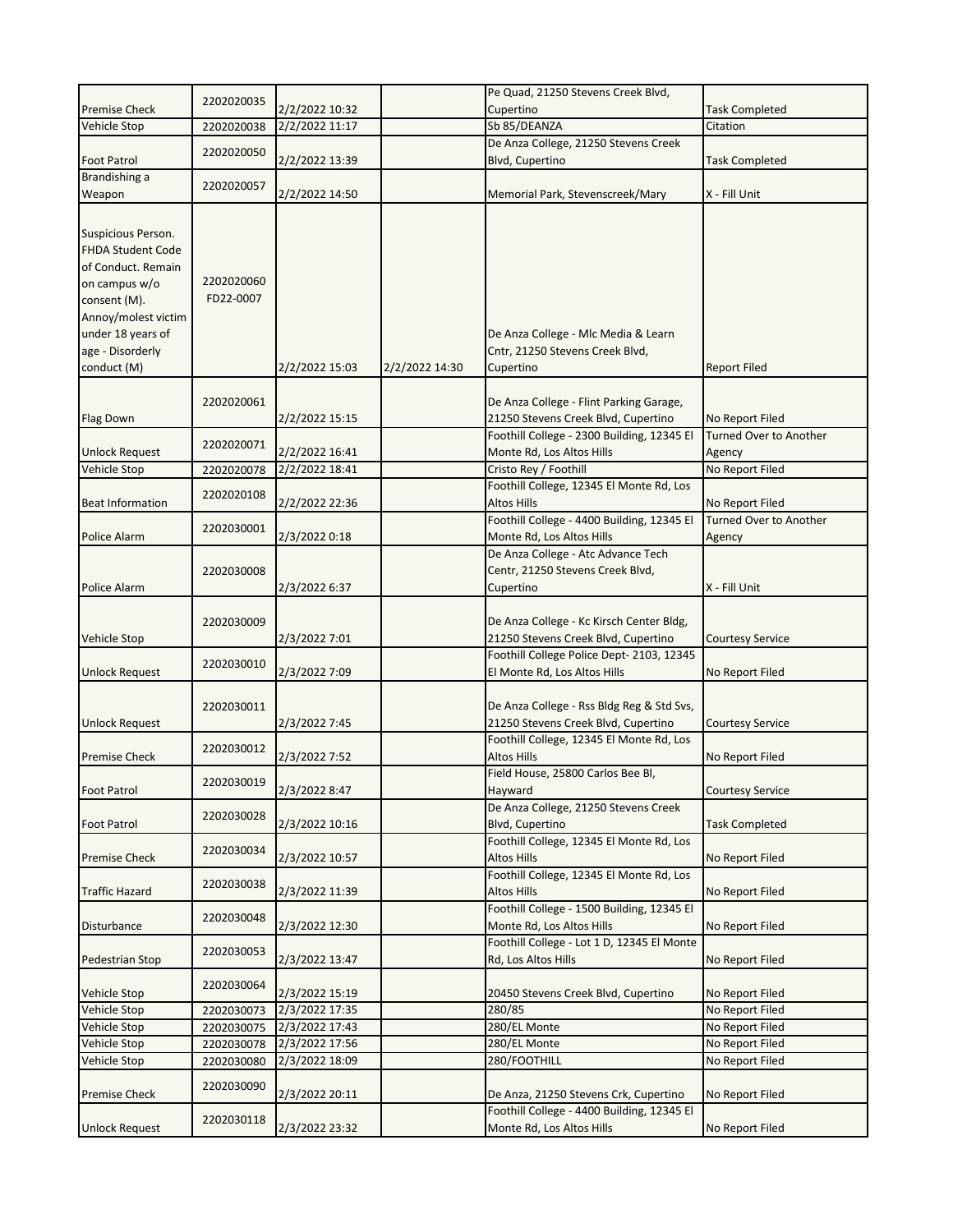|                       |            |                | Psec Quad Fhc 4600-4800, 12345 El                                            |                                           |
|-----------------------|------------|----------------|------------------------------------------------------------------------------|-------------------------------------------|
| <b>Premise Check</b>  | 2202040030 | 2/4/2022 6:15  | Monte Rd, Los Altos Hills                                                    | <b>Task Completed</b>                     |
|                       | 2202040036 |                | Foothill College - 2300 Building, 12345 El                                   |                                           |
| <b>Unlock Request</b> |            | 2/4/2022 7:56  | Monte Rd, Los Altos Hills                                                    | <b>Courtesy Service</b>                   |
|                       |            |                | De Anza College - Mlc Media & Learn                                          |                                           |
|                       | 2202040038 |                | Cntr, 21250 Stevens Creek Blvd,                                              |                                           |
| Unlock Request        |            | 2/4/2022 8:04  | Cupertino                                                                    | <b>Courtesy Service</b>                   |
|                       | 2202040049 |                | Foothill College, 12345 El Monte Rd, Los                                     |                                           |
| <b>Foot Patrol</b>    |            | 2/4/2022 9:48  | <b>Altos Hills</b><br>Foothill College, 12345 El Monte Rd, Los               | No Report Filed<br>Turned Over to Another |
| <b>Missing Person</b> | 2202040051 | 2/4/2022 10:12 | <b>Altos Hills</b>                                                           | Agency                                    |
|                       |            |                |                                                                              |                                           |
|                       | 2202040056 |                | Foothill College - D260 Ets Portable,                                        |                                           |
| Police Alarm          |            | 2/4/2022 11:14 | 12345 El Monte Rd, Los Altos Hills                                           | No Report Filed                           |
|                       |            |                | Foothill College - D120 Ets Bldg, 12345 El                                   |                                           |
| <b>Unlock Request</b> | 2202040074 | 2/4/2022 14:15 | Monte Rd, Los Altos Hills                                                    | Courtesy Service                          |
|                       |            |                | Psec Quad Fhc 4600-4800, 12345 El                                            |                                           |
| <b>Premise Check</b>  | 2202040085 | 2/4/2022 15:35 | Monte Rd, Los Altos Hills                                                    | No Report Filed                           |
| <b>Vehicle Stop</b>   | 2202040092 | 2/4/2022 16:09 | 280/FOOTHILL                                                                 | Citation                                  |
|                       | 2202040097 |                | Foothill College, 12345 El Monte Rd, Los                                     |                                           |
| <b>Unlock Request</b> |            | 2/4/2022 16:42 | <b>Altos Hills</b>                                                           | <b>Courtesy Service</b>                   |
|                       |            |                | De Anza College - Mlc Media & Learn                                          |                                           |
|                       | 2202040104 |                | Cntr, 21250 Stevens Creek Blvd,                                              |                                           |
| Open Door             |            | 2/4/2022 21:05 | Cupertino                                                                    | <b>Courtesy Service</b>                   |
|                       | 2202040105 |                | 5600 Bldg, 12345 El Monte Rd, Los Altos                                      |                                           |
| <b>Premise Check</b>  |            | 2/4/2022 21:28 | <b>Hills</b><br>Kci Foothill College, 12345 El Monte Rd,                     | <b>Task Completed</b>                     |
| <b>Premise Check</b>  | 2202040129 | 2/4/2022 22:54 | Los Altos Hills                                                              | <b>Task Completed</b>                     |
|                       |            |                | Foothill College - 4600 Building, 12345 El                                   |                                           |
| Police Alarm          | 2202050035 | 2/5/2022 8:54  | Monte Rd, Los Altos Hills                                                    | No Report Filed                           |
|                       |            |                | De Anza Campus, 21250 Stevens Creek                                          |                                           |
| <b>Foot Patrol</b>    | 2202050036 | 2/5/2022 11:04 | Blvd, Cupertino                                                              | <b>Task Completed</b>                     |
|                       |            |                |                                                                              |                                           |
|                       | 2202050069 |                | De Anza College - Pe 6 Locker Rooms,                                         |                                           |
| <b>Unlock Request</b> |            | 2/5/2022 17:55 | 21250 Stevens Creek Blvd, Cupertino                                          | <b>Task Completed</b>                     |
| <b>Assist Another</b> | 2202060046 |                |                                                                              | Turned Over to Another                    |
| Agency                |            | 2/6/2022 8:33  | S Stelling Rd/Mc Clellan Rd, Cupertino                                       | Agency                                    |
|                       | 2202060047 |                | Foothill College - 4400 Building, 12345 El                                   |                                           |
| Police Alarm          |            | 2/6/2022 9:24  | Monte Rd, Los Altos Hills                                                    | No Report Filed                           |
|                       | 2202060070 |                | De Anza College, 21250 Stevens Creek                                         |                                           |
| <b>Foot Patrol</b>    |            | 2/6/2022 20:07 | Blvd, Cupertino                                                              | <b>Task Completed</b>                     |
|                       |            |                |                                                                              |                                           |
|                       | 2202070026 |                | De Anza College - Administraton Bldg,<br>21250 Stevens Creek Blvd, Cupertino |                                           |
| <b>Premise Check</b>  |            | 2/7/2022 7:03  | Foothill College, 12345 El Monte Rd, Los                                     | No Report Filed                           |
| <b>Telephone Call</b> | 2202070036 | 2/7/2022 9:06  | Altos Hills                                                                  | No Report Filed                           |
|                       |            |                |                                                                              |                                           |
|                       | 2202070041 |                | De Anza College - Administraton Bldg,                                        |                                           |
| <b>Premise Check</b>  |            | 2/7/2022 10:10 | 21250 Stevens Creek Blvd, Cupertino                                          | No Report Filed                           |
|                       |            |                | Foothill College - 8400 Building, 12345 El                                   |                                           |
| <b>Unlock Request</b> | 2202070043 | 2/7/2022 10:41 | Monte Rd, Los Altos Hills                                                    | <b>Courtesy Service</b>                   |
|                       |            |                | Foothill College, 12345 El Monte Rd, Los                                     |                                           |
| Disturbance           | 2202070052 | 2/7/2022 12:41 | <b>Altos Hills</b>                                                           | <b>Courtesy Service</b>                   |
|                       | 2202070053 |                | Foothill College - 5600 Building, 12345 El                                   |                                           |
| Unlock Request        |            | 2/7/2022 12:47 | Monte Rd, Los Altos Hills                                                    | <b>Courtesy Service</b>                   |
|                       |            |                |                                                                              |                                           |
|                       | 2202070064 |                | De Anza College - Rss Bldg Reg & Std Svs,                                    |                                           |
| <b>Premise Check</b>  |            | 2/7/2022 13:24 | 21250 Stevens Creek Blvd, Cupertino                                          | No Report Filed                           |
|                       | 2202070081 |                | Foothill College - 4000 Building Kci, 12345                                  |                                           |
| <b>Premise Check</b>  |            | 2/7/2022 14:38 | El Monte Rd, Los Altos Hills<br>Foothill College - 1900 Admin Bldg, 12345    | No Report Filed                           |
| <b>Unlock Request</b> | 2202070092 | 2/7/2022 15:42 | El Monte Rd, Los Altos Hills                                                 | No Report Filed                           |
|                       |            |                |                                                                              |                                           |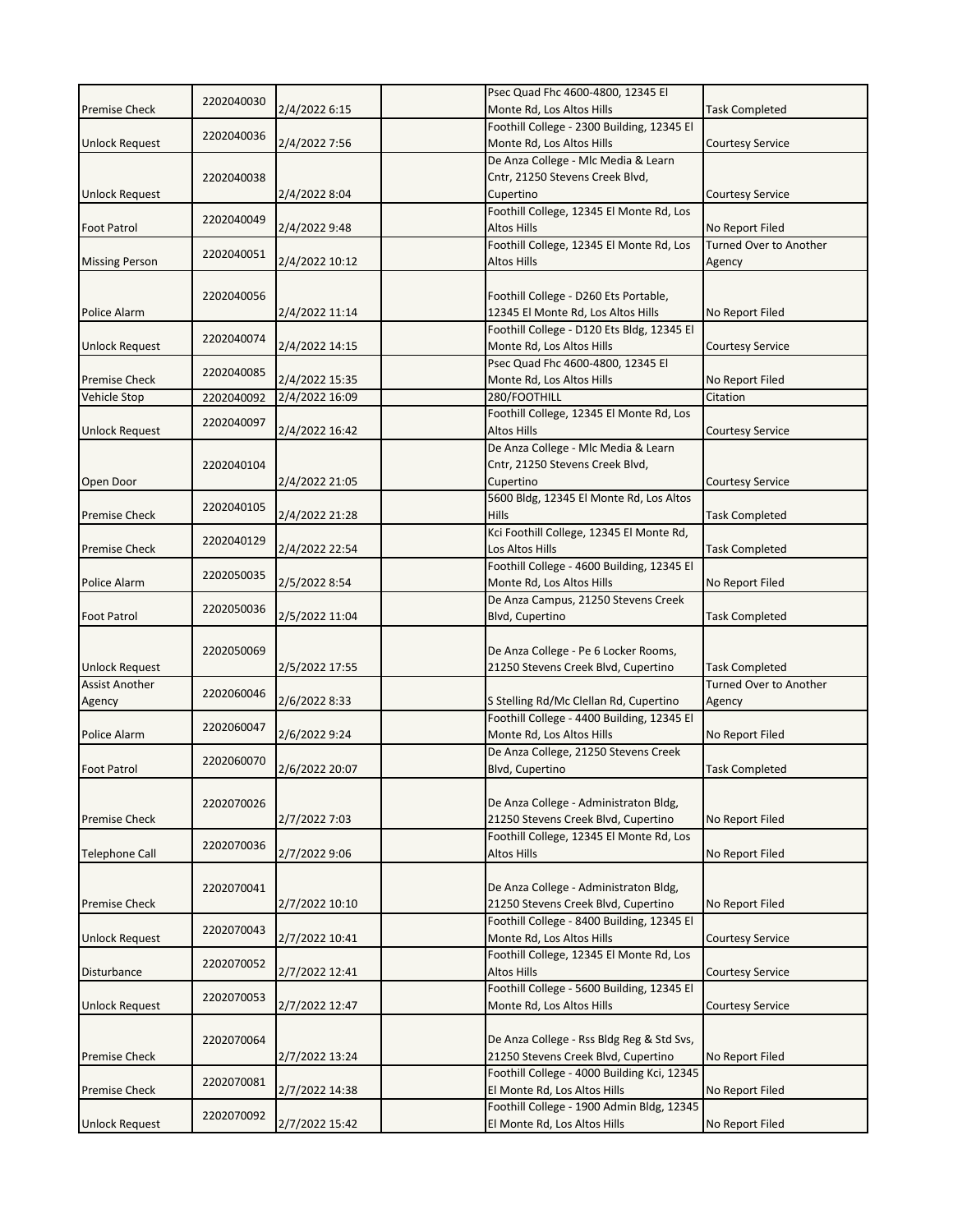|                              | 2202070107 |                | De Anza College - Mlc Media & Le, 21250                                         |                                                  |
|------------------------------|------------|----------------|---------------------------------------------------------------------------------|--------------------------------------------------|
| <b>Premise Check</b>         |            | 2/7/2022 18:11 | Stevens Creek Blvd, Cupertino                                                   | No Report Filed                                  |
|                              |            |                | Foothill College, 12345 El Monte Rd, Los                                        |                                                  |
| <b>Unlock Request</b>        | 2202070115 | 2/7/2022 19:37 | Altos Hills                                                                     | <b>Courtesy Service</b>                          |
|                              | 2202080015 |                | Foothill College - 4500 Building, 12345 El                                      |                                                  |
| Police Alarm                 |            | 2/8/2022 6:08  | Monte Rd, Los Altos Hills                                                       | No Report Filed                                  |
|                              | 2202080018 |                | Foothill College Police Dept- 2103, 12345                                       |                                                  |
| Unlock Request               |            | 2/8/2022 7:02  | El Monte Rd, Los Altos Hills<br>Foothill College - 6000 Building, 12345 El      | Gone On Arrival<br><b>Turned Over to Another</b> |
| Police Alarm                 | 2202080020 | 2/8/2022 7:13  | Monte Rd, Los Altos Hills                                                       | Agency                                           |
|                              |            |                | De Anza College - Mlc Media & Learn                                             |                                                  |
|                              | 2202080023 |                | Cntr, 21250 Stevens Creek Blvd,                                                 |                                                  |
| Police Alarm                 |            | 2/8/2022 8:10  | Cupertino                                                                       | No Report Filed                                  |
|                              |            |                | De Anza College - Atc Advance Tech                                              |                                                  |
|                              | 2202080024 |                | Centr, 21250 Stevens Creek Blvd,                                                |                                                  |
| <b>Unlock Request</b>        |            | 2/8/2022 8:31  | Cupertino                                                                       | <b>Courtesy Service</b>                          |
| <b>Administrative Detail</b> | 2202080026 | 2/8/2022 8:34  | 1008 Harlan Dr, San Jose                                                        | <b>Report Filed</b>                              |
|                              |            |                | De Anza College - Lcw Learnng Centr                                             |                                                  |
|                              | 2202080029 |                | West, 21250 Stevens Creek Blvd,                                                 |                                                  |
| <b>Unlock Request</b>        |            | 2/8/2022 8:43  | Cupertino                                                                       | Cancel                                           |
|                              |            |                | Foothill College - Lot 4, 12345 El Monte                                        |                                                  |
| <b>Blue Light Hangup</b>     | 2202080035 | 2/8/2022 10:04 | Rd, Los Altos Hills                                                             | No Report Filed                                  |
| Unknown Type                 |            |                |                                                                                 |                                                  |
| Incident - See               | 2202080044 |                | De Anza College - Lc Learning Center,                                           |                                                  |
| Narrative                    |            | 2/8/2022 11:24 | 21250 Stevens Creek Blvd, Cupertino                                             |                                                  |
|                              |            |                |                                                                                 |                                                  |
| <b>Fire Alarm</b>            | 2202080051 |                | De Anza College - Campus Center Bldg,                                           |                                                  |
|                              |            | 2/8/2022 12:00 | 21250 Stevens Creek Blvd, Cupertino<br>Foothill College, 12345 El Monte Rd, Los | No Report Filed                                  |
| <b>Premise Check</b>         | 2202080064 | 2/8/2022 13:51 | Altos Hills                                                                     | No Report Filed                                  |
|                              |            |                |                                                                                 |                                                  |
|                              | 2202080068 |                | De Anza College - Lc Learning Center,                                           |                                                  |
| <b>Foot Patrol</b>           |            | 2/8/2022 14:20 | 21250 Stevens Creek Blvd, Cupertino                                             | No Report Filed                                  |
| Vehicle Stop                 | 2202080069 | 2/8/2022 14:33 | Stevenscreek/Mary                                                               | No Report Filed                                  |
| Vehicle Stop                 | 2202080071 | 2/8/2022 14:48 | Stevencreek/Stelling                                                            | Citation                                         |
| Vehicle Stop                 | 2202080074 | 2/8/2022 15:00 | Wb Stevencreek/Pennisula                                                        | Citation                                         |
|                              |            |                |                                                                                 |                                                  |
| <b>Ticket Sign Off</b>       | 2202080082 | 2/8/2022 16:32 | De Anza College - Flint Parking Garage,<br>21250 Stevens Creek Blvd, Cupertino  | No Report Filed                                  |
|                              |            |                | Foothill College - Lot 4, 12345 El Monte                                        |                                                  |
| Service Request              | 2202080100 | 2/8/2022 19:51 | Rd, Los Altos Hills                                                             | No Report Filed                                  |
|                              |            |                | Foothill College - 1900 Admin Bl, 12345 El                                      |                                                  |
| <b>Premise Check</b>         |            |                |                                                                                 |                                                  |
|                              | 2202080103 | 2/8/2022 20:07 | Monte Rd, Los Altos Hills                                                       | No Report Filed                                  |
| Vehicle Stop                 | 2202080106 | 2/8/2022 21:00 | Nb 280/PMR, Palo Alto                                                           | No Report Filed                                  |
|                              |            |                | Foothill College - Lot 1, 12345 El Monte                                        |                                                  |
| Vehicle Stop                 | 2202080107 | 2/8/2022 21:10 | Rd, Los Altos Hills                                                             | No Report Filed                                  |
|                              |            |                |                                                                                 |                                                  |
|                              | 2202090017 |                | De Anza College - Administraton Bldg,                                           | No Report Filed                                  |
| <b>Premise Check</b>         |            | 2/9/2022 7:20  | 21250 Stevens Creek Blvd, Cupertino                                             |                                                  |
|                              |            |                | De Anza College - Atc Advance Tech                                              |                                                  |
| Police Alarm                 | 2202090022 | 2/9/2022 7:58  | Centr, 21250 Stevens Creek Blvd,<br>Cupertino                                   | No Report Filed                                  |
|                              |            |                | De Anza College, 21250 Stevens Creek                                            |                                                  |
| Police Alarm                 | 2202090038 | 2/9/2022 8:58  | Blvd, Cupertino                                                                 | No Report Filed                                  |
|                              |            |                | Foothill College - 5600 Building, 12345 El                                      |                                                  |
| Unlock Request               | 2202090042 | 2/9/2022 9:40  | Monte Rd, Los Altos Hills                                                       | <b>Courtesy Service</b>                          |
|                              | 2202090044 |                | Foothill College - Footbridge, 12345 El                                         | No Report Filed                                  |
| <b>Premise Check</b>         |            | 2/9/2022 9:48  | Monte Rd, Los Altos Hills                                                       |                                                  |
| Vehicle Stop                 | 2202090045 | 2/9/2022 10:05 | Foothill College - Lot 2, 12345 El Monte<br>Rd, Los Altos Hills                 | No Report Filed                                  |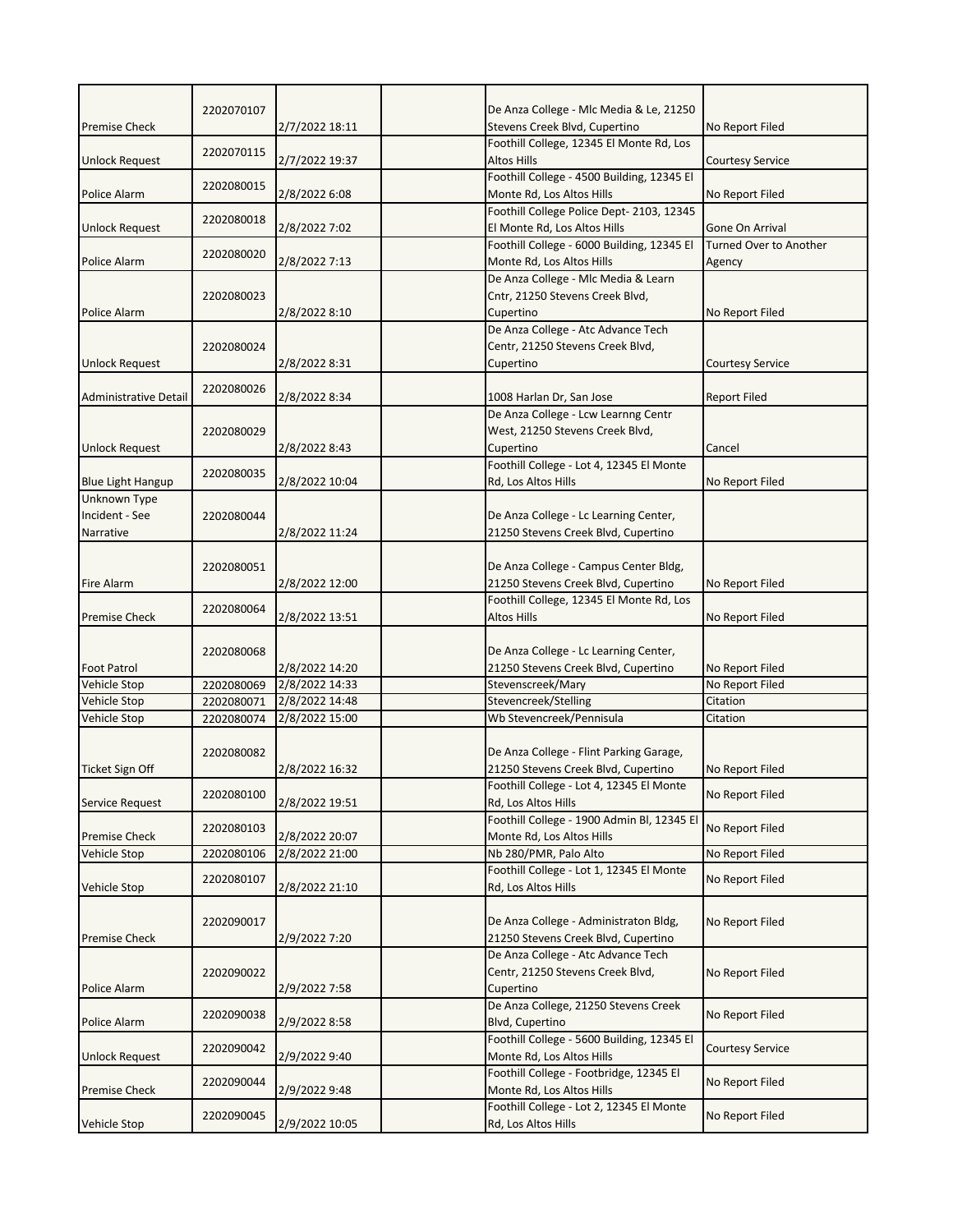| <b>Premise Check</b>                        | 2202090048              | 2/9/2022 10:29  | De Anza College - Administraton Bldg,<br>21250 Stevens Creek Blvd, Cupertino        | No Report Filed                         |
|---------------------------------------------|-------------------------|-----------------|-------------------------------------------------------------------------------------|-----------------------------------------|
| Unlock Request                              | 2202090049              | 2/9/2022 10:37  | De Anza College - Kc Kirsch Center Bldg,<br>21250 Stevens Creek Blvd, Cupertino     | No Report Filed                         |
| <b>Unlock Request</b>                       | 2202090050              | 2/9/2022 10:38  | Foothill College - D120 Ets Bldg, 12345 El<br>Monte Rd, Los Altos Hills             | <b>Courtesy Service</b>                 |
| <b>Unlock Request</b>                       | 2202090068              | 2/9/2022 14:00  | Foothill College - 1100 Building, 12345 El<br>Monte Rd, Los Altos Hills             | No Report Filed                         |
| <b>Suspicious Person</b>                    | 2202090071              | 2/9/2022 14:25  | De Anza College - Mlc Media & Learn<br>Cntr, 21250 Stevens Creek Blvd,<br>Cupertino | Gone On Arrival                         |
| <b>Assist Another</b><br>Agency             | 2202090095              | 2/9/2022 16:39  | McClellan Rd/Bubb Rd, Cupertino                                                     | X - Fill Unit                           |
| <b>Vehicle Stop</b>                         | 2202090098              | 2/9/2022 17:55  | (Unknown Address), Palo Alto                                                        | No Report Filed                         |
| Lockup Request                              | 2202090101              | 2/9/2022 18:17  | Foothill College - 6400 Building, 12345 El<br>Monte Rd, Los Altos Hills             | <b>Courtesy Service</b>                 |
| <b>Vehicle Stop</b>                         | 2202090102              | 2/9/2022 18:22  | Sb 85 At Homestead, (Unknown Address),<br>Los Altos                                 | No Report Filed                         |
| <b>Traffic Hazard</b>                       | 2202100024              | 2/10/2022 6:00  | Foothill College - Lot 1, 12345 El Monte<br>Rd, Los Altos Hills                     | <b>Courtesy Service</b>                 |
| <b>Unlock Request</b>                       | 2202100026              | 2/10/2022 6:59  | Foothill College Police Dept- 2103, 12345<br>El Monte Rd, Los Altos Hills           | No Report Filed                         |
| Unknown Type<br>Incident - See<br>Narrative | 2202100027              | 2/10/2022 7:34  | De Anza College, 21250 Stevens Creek<br>Blvd, Cupertino                             | No Report Filed                         |
| <b>Unlock Request</b>                       | 2202100028              | 2/10/2022 7:38  | D700 District Offices Fhda, Los Altos Hills                                         | <b>Turned Over to Another</b><br>Agency |
| <b>Premise Check</b>                        | 2202100030              | 2/10/2022 8:01  | Foothill College, 12345 El Monte Rd, Los<br><b>Altos Hills</b>                      | No Report Filed                         |
| <b>Unlock Request</b>                       | 2202100047              | 2/10/2022 10:26 | Foothill College - D120 Ets Bldg, 12345 El<br>Monte Rd, Los Altos Hills             | <b>Courtesy Service</b>                 |
| <b>Unlock Request</b>                       | 2202100049              | 2/10/2022 11:05 | Foothill College - 5700 Building, 12345 El<br>Monte Rd, Los Altos Hills             | <b>Courtesy Service</b>                 |
| <b>Foot Patrol</b>                          | 2202100054              | 2/10/2022 11:45 | De Anza College, 21250 Stevens Creek<br>Blvd, Cupertino                             | <b>Task Completed</b>                   |
| <b>Unlock Request</b>                       | 2202100057              | 2/10/2022 11:52 | Foothill College - 1700 Building, 12345 El<br>Monte Rd, Los Altos Hills             | <b>Courtesy Service</b>                 |
| <b>Medical Aid</b>                          | 2202100068<br>FD22-0009 | 2/10/2022 13:16 | De Anza College - S9 Building, 21250<br>Stevens Creek Blvd, Cupertino               | <b>Report Filed</b>                     |
| <b>Unlock Request</b>                       | 2202100071              | 2/10/2022 13:34 | Foothill College - Ndo District Offices,<br>12345 El Monte Rd, Los Altos Hills      | <b>Courtesy Service</b>                 |
| <b>Unlock Request</b>                       | 2202100083              | 2/10/2022 14:30 | Foothill College - D240 Ets Portable,<br>12345 El Monte Rd, Los Altos Hills         | <b>Courtesy Service</b>                 |
| <b>Unlock Request</b>                       | 2202100095              | 2/10/2022 14:56 | Foothill College - D120 Ets Bldg, 12345 El<br>Monte Rd, Los Altos Hills             | <b>Courtesy Service</b>                 |
| <b>Vehicle Stop</b>                         | 2202100097              | 2/10/2022 15:06 | Stevens Creek Blvd/Mary Ave, Cupertino                                              | No Report Filed                         |
| No Cite                                     | 2202100098              | 2/10/2022 15:09 | Foothill College - 1900 Admin Bldg, 12345<br>El Monte Rd, Los Altos Hills           | <b>Courtesy Service</b>                 |
| Vehicle Stop                                | 2202100108              | 2/10/2022 16:17 | 280/MAG, Los Altos Hills                                                            | No Report Filed                         |
| Meet the Citizen                            | 2202100118              | 2/10/2022 18:47 | Foothill College - 4000 Building Kci, 12345<br>El Monte Rd, Los Altos Hills         | Unfounded                               |
| <b>Unlock Request</b>                       | 2202110028              | 2/11/2022 7:49  | Foothill College - 2300 Building, 12345 El<br>Monte Rd, Los Altos Hills             | <b>Courtesy Service</b>                 |
| <b>Unlock Request</b>                       | 2202110034              | 2/11/2022 8:31  | De Anza College - Lcw Learnng Centr<br>West, 21250 Stevens Creek Blvd,<br>Cupertino | <b>Courtesy Service</b>                 |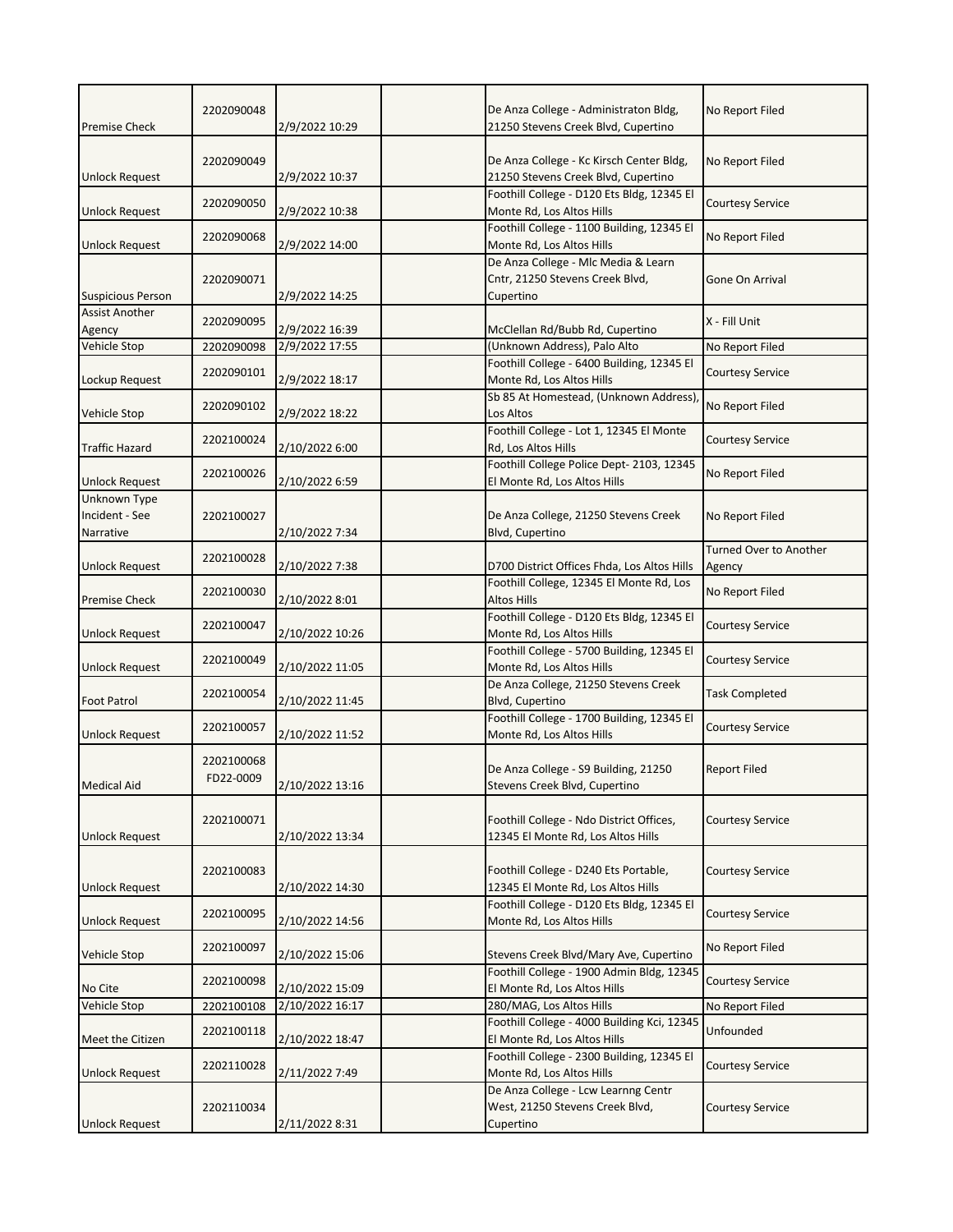|                                                           | 2202110038 |                 | Psec Quad Fhc 4600-4800, 12345 El                                                   | No Report Filed                  |
|-----------------------------------------------------------|------------|-----------------|-------------------------------------------------------------------------------------|----------------------------------|
| <b>Premise Check</b>                                      |            | 2/11/2022 8:44  | Monte Rd, Los Altos Hills                                                           |                                  |
| <b>Unlock Request</b>                                     | 2202110043 | 2/11/2022 9:01  | Foothill College - 2200 Building, 12345 El<br>Monte Rd, Los Altos Hills             | <b>Courtesy Service</b>          |
| Lockup Request                                            | 2202110044 | 2/11/2022 9:03  | De Anza College - Lc Learning Center,<br>21250 Stevens Creek Blvd, Cupertino        | Courtesy Service                 |
| Police Alarm                                              | 2202110047 | 2/11/2022 9:19  | De Anza College - Mlc Media & Learn<br>Cntr, 21250 Stevens Creek Blvd,<br>Cupertino | <b>Courtesy Service</b>          |
| Annoying, Obscene,<br>or Threatening<br><b>Phone Call</b> | 2202110054 | 2/11/2022 11:08 | De Anza College PD Substation, 21250<br>Stevens Creek Blvd, Cupertino               | No Report Filed                  |
| <b>Foot Patrol</b>                                        | 2202110055 | 2/11/2022 11:17 | Upper Campus, 12345 El Monte Rd, Los<br>Altos Hills                                 | <b>Task Completed</b>            |
| Lockup Request                                            | 2202110057 | 2/11/2022 11:52 | De Anza College - Flint Center, 21250<br>Stevens Creek Blvd, Cupertino              | No Report Filed                  |
| <b>Unlock Request</b>                                     | 2202110058 | 2/11/2022 12:15 | Foothill College - 2300 Building, 12345 El<br>Monte Rd, Los Altos Hills             | <b>Courtesy Service</b>          |
| No Cite                                                   | 2202110067 | 2/11/2022 14:00 | Foothill College - 6200 Building, 12345 El<br>Monte Rd, Los Altos Hills             | <b>Courtesy Service</b>          |
| <b>Foot Patrol</b>                                        | 2202110070 | 2/11/2022 14:14 | Pe Quad, 12345 El Monte Rd, Los Altos<br><b>Hills</b>                               | <b>Task Completed</b>            |
| <b>Foot Patrol</b>                                        | 2202110071 | 2/11/2022 14:22 | De Anza College, 21250 Stevens Creek<br>Blvd, Cupertino                             | No Report Filed                  |
| <b>Unlock Request</b>                                     | 2202110074 | 2/11/2022 14:35 | De Anza College - McC Building, 21250<br>Stevens Creek Blvd, Cupertino              | Turned Over to Another<br>Agency |
| Police Alarm                                              | 2202110079 | 2/11/2022 15:45 | Foothill College - 6500 Building, 12345 El<br>Monte Rd, Los Altos Hills             | No Report Filed                  |
| <b>Premise Check</b>                                      | 2202110084 | 2/11/2022 16:04 | De Anza, 21250 Stevens Crk, Cupertino                                               | No Report Filed                  |
| <b>Premise Check</b>                                      | 2202110118 | 2/11/2022 19:43 | De Anza College - Pe Quad Dac, 21250<br>Stevens Creek Blvd, Cupertino               | No Report Filed                  |
| <b>Foot Patrol</b>                                        | 2202110120 | 2/11/2022 19:53 | Foothill College, 12345 El Monte Rd, Los<br>Altos Hills                             | <b>Task Completed</b>            |
| <b>Foot Patrol</b>                                        | 2202110132 | 2/11/2022 21:19 | De Anza, 21250 Stevens Crk, Cupertino                                               | No Report Filed                  |
| <b>Foot Patrol</b>                                        | 2202120046 | 2/12/2022 7:05  | Foothill College, 12345 El Monte Rd, Los<br>Altos Hills                             | No Report Filed                  |
| <b>Foot Patrol</b>                                        | 2202120051 | 2/12/2022 9:47  | De Anza Campus, 21250 Stevens Creek<br>Blvd, Cupertino                              | <b>Task Completed</b>            |
| Police Alarm                                              | 2202120085 | 2/12/2022 16:50 | D700 District Offices Fhda, Los Altos Hills                                         | No Report Filed                  |
| <b>Premise Check</b>                                      | 2202120087 | 2/12/2022 16:56 | Cc, 21250 Stevens Creek Blvd, Cupertino                                             | <b>Task Completed</b>            |
| Police Alarm                                              | 2202130024 | 2/13/2022 7:08  | Foothill College - 4400 Building, 12345 El<br>Monte Rd, Los Altos Hills             | No Report Filed                  |
| <b>Foot Patrol</b>                                        | 2202130027 | 2/13/2022 10:29 | De Anza College, 21250 Stevens Creek<br>Blvd, Cupertino                             | <b>Task Completed</b>            |
| Fire Alarm                                                | 2202130028 | 2/13/2022 10:36 | 21250 Stevens Creek Blvd, Cupertino                                                 | No Report Filed                  |
| Police Alarm                                              | 2202130033 | 2/13/2022 16:08 | Foothill College - 4700 Building, 12345 El<br>Monte Rd, Los Altos Hills             | No Report Filed                  |
| <b>Premise Check</b>                                      | 2202130039 | 2/13/2022 19:27 | De Anza, 21250 Stevens Crk, Cupertino                                               | No Report Filed                  |
| <b>Premise Check</b>                                      | 2202140009 | 2/14/2022 6:54  | De Anza College - Administraton Bldg,<br>21250 Stevens Creek Blvd, Cupertino        | No Report Filed                  |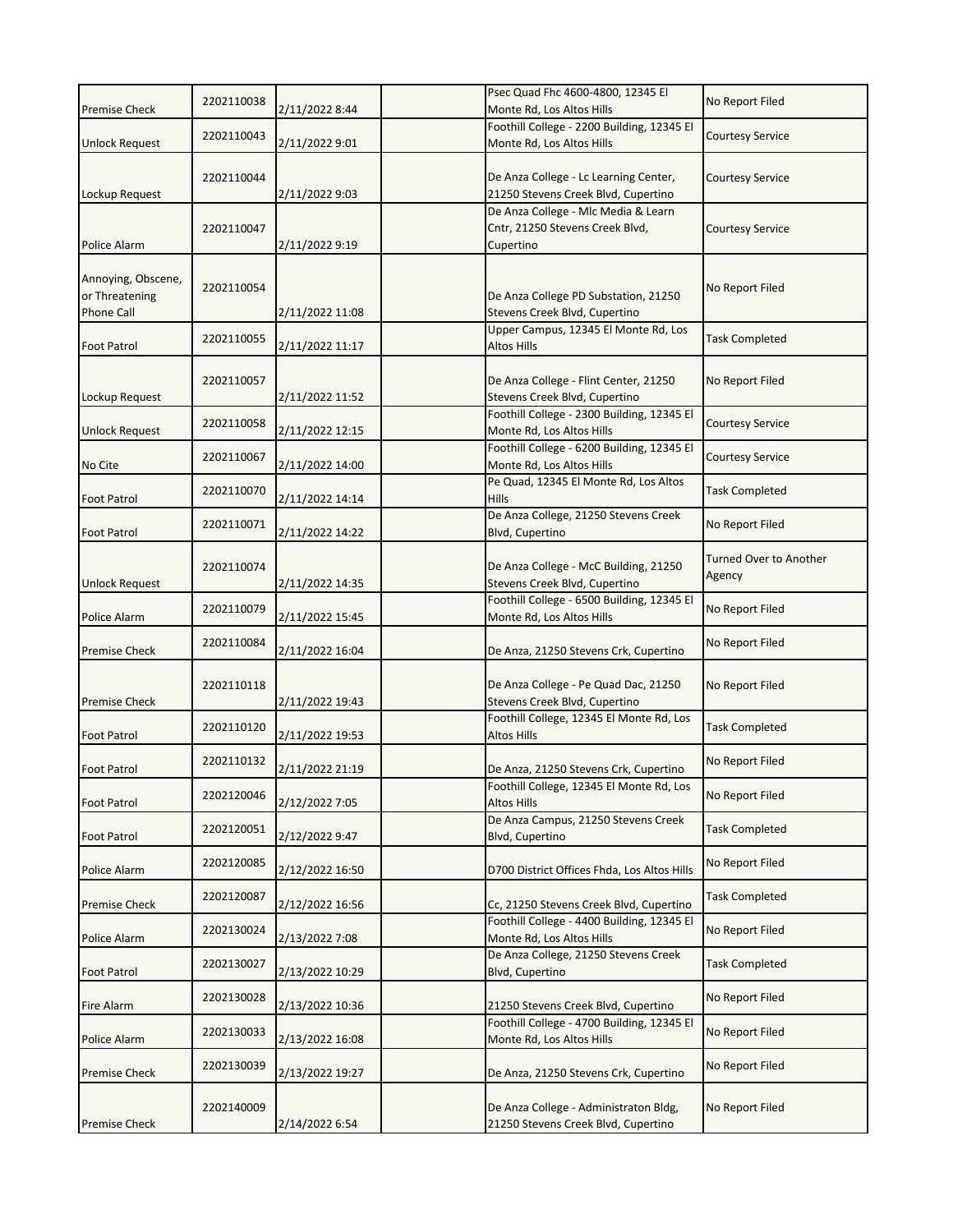|                                                                                                                                                       |                         |                 |                  | De Anza College - Lcw Learnng Centr                                                 |                         |
|-------------------------------------------------------------------------------------------------------------------------------------------------------|-------------------------|-----------------|------------------|-------------------------------------------------------------------------------------|-------------------------|
| <b>Unlock Request</b>                                                                                                                                 | 2202140019              | 2/14/2022 9:38  |                  | West, 21250 Stevens Creek Blvd,<br>Cupertino                                        | <b>Courtesy Service</b> |
| <b>Unlock Request</b>                                                                                                                                 | 2202140026              | 2/14/2022 10:38 |                  | De Anza College - Kc Kirsch Center Bldg,<br>21250 Stevens Creek Blvd, Cupertino     | <b>Courtesy Service</b> |
| <b>Premise Check</b>                                                                                                                                  | 2202140028              | 2/14/2022 10:57 |                  | De Anza College - S Quad, 21250 Stevens<br>Creek Blvd, Cupertino                    | No Report Filed         |
| <b>Unlock Request</b>                                                                                                                                 | 2202140043              | 2/14/2022 13:03 |                  | Foothill College - 1900 Admin Bldg, 12345<br>El Monte Rd, Los Altos Hills           | <b>Courtesy Service</b> |
| <b>Foot Patrol</b>                                                                                                                                    | 2202140049              | 2/14/2022 14:01 |                  | 7TH Street Plaza, 260 S 7TH St, San Jose                                            | No Report Filed         |
| <b>Vehicle Stop</b>                                                                                                                                   | 2202140051              | 2/14/2022 14:13 |                  | Foothill College, 12345 El Monte Rd, Los<br><b>Altos Hills</b>                      | No Report Filed         |
| Accident - Minor<br>Injuries                                                                                                                          | 2202140053<br>FD22-0010 | 2/14/2022 14:27 |                  | De Anza College, 21250 Stevens Creek<br>Blvd, Cupertino                             | <b>Report Filed</b>     |
| Lost Property                                                                                                                                         | 2202140054              | 2/14/2022 14:30 |                  | Foothill College, 12345 El Monte Rd, Los<br>Altos Hills                             | <b>Courtesy Service</b> |
| <b>Tow Truck Needed</b>                                                                                                                               | 2202140056              | 2/14/2022 14:41 |                  | El Monte /Stonebrook                                                                | No Report Filed         |
| Unknown Type<br>Incident - See<br>Narrative                                                                                                           | 2202140061              | 2/14/2022 15:19 |                  | Foothill College - Ndo District Offices,<br>12345 El Monte Rd, Los Altos Hills      | No Report Filed         |
| Possession of Illegal<br>Drugs, narcotic<br>controlled substance<br>(M), unlawful<br>paraphernalia (M).<br><b>FAIL PROVE FIN</b><br><b>RSP:PO REQ</b> | 2202140072<br>FD22-0011 | 2/14/2022 16:08 | 02/22/2022 17:19 | 02/14/2022 16:55 De Anza College - Lot B, 21250 Stevens<br>Creek Blvd, Cupertino    | Arrest. Report Filed    |
| Police Alarm                                                                                                                                          | 2202140089              | 2/14/2022 20:13 |                  | D700 District Offices Fhda, Los Altos Hills                                         | No Report Filed         |
| Police Alarm                                                                                                                                          | 2202150007              | 2/15/2022 6:44  |                  | De Anza College - Atc Advance Tech<br>Centr, 21250 Stevens Creek Blvd,<br>Cupertino | No Report Filed         |
| <b>Unlock Request</b>                                                                                                                                 | 2202150009              | 2/15/2022 7:03  |                  | Foothill College Police Dept-2103, 12345<br>El Monte Rd, Los Altos Hills            | No Report Filed         |
| <b>Fire Alarm</b>                                                                                                                                     | 2202150011              | 2/15/2022 7:47  |                  | Foothill College - 6500 Building, 12345 El<br>Monte Rd, Los Altos Hills             | No Report Filed         |
| <b>Foot Patrol</b>                                                                                                                                    | 2202150031              | 2/15/2022 9:33  |                  | Foothill College, 12345 El Monte Rd, Los<br>Altos Hills                             | No Report Filed         |
| Police Alarm                                                                                                                                          | 2202150039              | 2/15/2022 10:06 |                  | Foothill College - D210 Ets Portable,<br>12345 El Monte Rd, Los Altos Hills         | No Report Filed         |
| Unknown Type<br>Incident - See<br>Narrative                                                                                                           | 2202150040              | 2/15/2022 10:08 |                  | Foothill College - Pe Quad Fhc, 12345 El<br>Monte Rd, Los Altos Hills               | No Report Filed         |
| <b>Premise Check</b>                                                                                                                                  | 2202150044              | 2/15/2022 10:22 |                  | De Anza College - A Quad, 21250 Stevens<br>Creek Blvd, Cupertino                    | No Report Filed         |
| Foot Patrol                                                                                                                                           | 2202150065              | 2/15/2022 13:02 |                  | De Anza College, 21250 Stevens Creek<br><b>Blvd, Cupertino</b>                      | No Report Filed         |
| <b>Unlock Request</b>                                                                                                                                 | 2202150067              | 2/15/2022 13:14 |                  | Foothill College - 5600 Building, 12345 El<br>Monte Rd, Los Altos Hills             | <b>Courtesy Service</b> |
| <b>Suspicious</b><br>Circumstances                                                                                                                    | 2202150076              | 2/15/2022 14:59 |                  | De Anza College - Campus Center Bldg,<br>21250 Stevens Creek Blvd, Cupertino        | No Report Filed         |
| Vehicle Stop                                                                                                                                          | 2202150085              | 2/15/2022 15:51 |                  | Stevens Creek Blvd/Saich Way, Cupertino                                             | Citation                |
| No Cite                                                                                                                                               | 2202150093              | 2/15/2022 17:10 |                  | Foothill College, 12345 El Monte Rd, Los<br>Altos Hills                             | Courtesy Service        |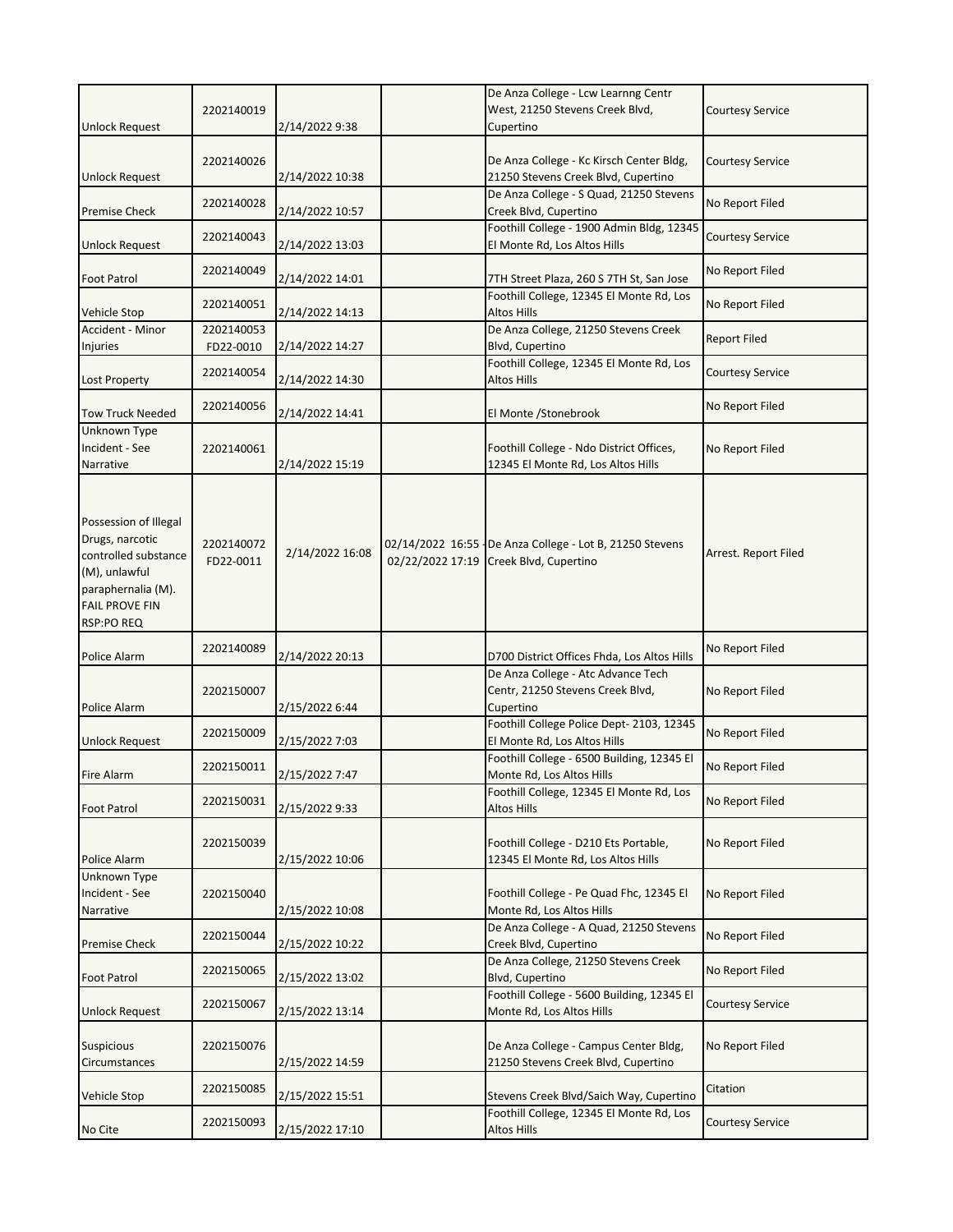|                                             |                         |                 |                                      | Foothill College - Pe Quad Fhc, 12345 El                                            |                         |
|---------------------------------------------|-------------------------|-----------------|--------------------------------------|-------------------------------------------------------------------------------------|-------------------------|
| <b>Premise Check</b>                        | 2202150099              | 2/15/2022 19:22 |                                      | Monte Rd, Los Altos Hills                                                           | No Report Filed         |
| <b>Assist Another</b><br>Agency             | 2202150108              | 2/15/2022 21:32 |                                      | De Anza College - Vta Bus Stop Lot A1,<br>21250 Stevens Creek Blvd, Cupertino       | No Report Filed         |
| <b>Vehicle Stop</b>                         | 2202150115              | 2/15/2022 22:08 |                                      | De Anza College - Lot A, 21250 Stevens<br>Creek Blvd, Cupertino                     | No Report Filed         |
| <b>Premise Check</b>                        | 2202160015              | 2/16/2022 7:24  |                                      | De Anza College - Administraton Bldg,<br>21250 Stevens Creek Blvd, Cupertino        | No Report Filed         |
| <b>Lost Property</b>                        | 2202160016              | 2/16/2022 7:29  |                                      | Foothill College, 12345 El Monte Rd, Los<br>Altos Hills                             | <b>Courtesy Service</b> |
| <b>Unlock Request</b>                       | 2202160017              | 2/16/2022 7:31  |                                      | De Anza College - Rss Bldg Reg & Std Svs,<br>21250 Stevens Creek Blvd, Cupertino    | <b>Courtesy Service</b> |
| <b>Unlock Request</b>                       | 2202160022              | 2/16/2022 8:36  |                                      | Foothill College, 12345 El Monte Rd, Los<br>Altos Hills                             | <b>Courtesy Service</b> |
| <b>Unlock Request</b>                       | 2202160026              | 2/16/2022 8:52  |                                      | De Anza College - Atc Advance Tech<br>Centr, 21250 Stevens Creek Blvd,<br>Cupertino | <b>Courtesy Service</b> |
| <b>Foot Patrol</b>                          | 2202160028              | 2/16/2022 9:16  |                                      | Foothill College, 12345 El Monte Rd, Los<br><b>Altos Hills</b>                      | No Report Filed         |
| <b>Medical Aid</b>                          | 2202160029<br>FD22-0012 | 2/16/2022 9:17  |                                      | Foothill College - 2800 Building, 12345 El<br>Monte Rd, Los Altos Hills             | <b>Report Filed</b>     |
| Vandalism: deface<br>property (M)           | 2202160031<br>FD22-0015 | 2/16/2022 10:08 |                                      | Foothill College - 5000 Building, 12345 El<br>Monte Rd, Los Altos Hills             | <b>Report Filed</b>     |
| <b>Premise Check</b>                        | 2202160035              | 2/16/2022 10:36 |                                      | Foothill College - Fhc Library Quad, 12345<br>El Monte Rd, Los Altos Hills          | No Report Filed         |
| <b>Medical Aid</b>                          | 2202160046<br>FD22-0013 | 2/16/2022 11:59 |                                      | De Anza College - Mlc Media & Learn<br>Cntr, 21250 Stevens Creek Blvd,<br>Cupertino | <b>Report Filed</b>     |
| Unlock Request                              | 2202160052              | 2/16/2022 12:47 |                                      | Foothill College - 4500 Building, 12345 El<br>Monte Rd, Los Altos Hills             | <b>Courtesy Service</b> |
| Hit and Run Accident<br>- Misdemeanor       | 2202160055              | 2/16/2022 12:58 |                                      | Foothill College - Lot 8, 12345 El Monte<br>Rd, Los Altos Hills                     | No Report Filed         |
| Unknown Type<br>Incident - See<br>Narrative | 2202160059              | 2/16/2022 13:11 |                                      | Foothill College - Lot 4, 12345 El Monte<br>Rd, Los Altos Hills                     | No Report Filed         |
| <b>Traffic Control</b>                      | 2202160060              | 2/16/2022 13:15 |                                      | Foothill College - Lot 8, 12345 El Monte<br>Rd, Los Altos Hills                     | X - Fill Unit           |
| <b>Unlock Request</b>                       | 2202160082              | 2/16/2022 16:36 |                                      | Foothill College - 6000 Building, 12345 El<br>Monte Rd, Los Altos Hills             | Gone On Arrival         |
| Unlock Request                              | 2202160088              | 2/16/2022 17:35 |                                      | Foothill College - 2300 Building, 12345 El<br>Monte Rd, Los Altos Hills             | Courtesy Service        |
| Vehicle Stop                                | 2202160095              | 2/16/2022 18:52 |                                      | Nb 280/EL Monte, Los Altos Hills                                                    | No Report Filed         |
| <b>Premise Check</b>                        | 2202160097              | 2/16/2022 19:00 |                                      | De Anza College - Pe Quad Dac, 21250<br>Stevens Creek Blvd, Cupertino               | No Report Filed         |
| Vehicle Stop. DUI<br>alcohol (M)            | 2202160098<br>FD22-0014 | 2/16/2022 19:05 | 02/16/2022 19:05<br>02/16/2022 21:54 | Sb 280 / Foothill, Cupertino                                                        | Arrest. Report Filed    |
| Unknown Type<br>Incident - See<br>Narrative | 2202160118              | 2/16/2022 22:05 |                                      | De Anza College - Atc Advance Tech<br>Centr, 21250 Stevens Creek Blvd,<br>Cupertino | No Report Filed         |
| Unlock Request                              | 2202170013              | 2/17/2022 7:04  |                                      | Foothill College Police Dept-2103, 12345<br>El Monte Rd, Los Altos Hills            | Courtesy Service        |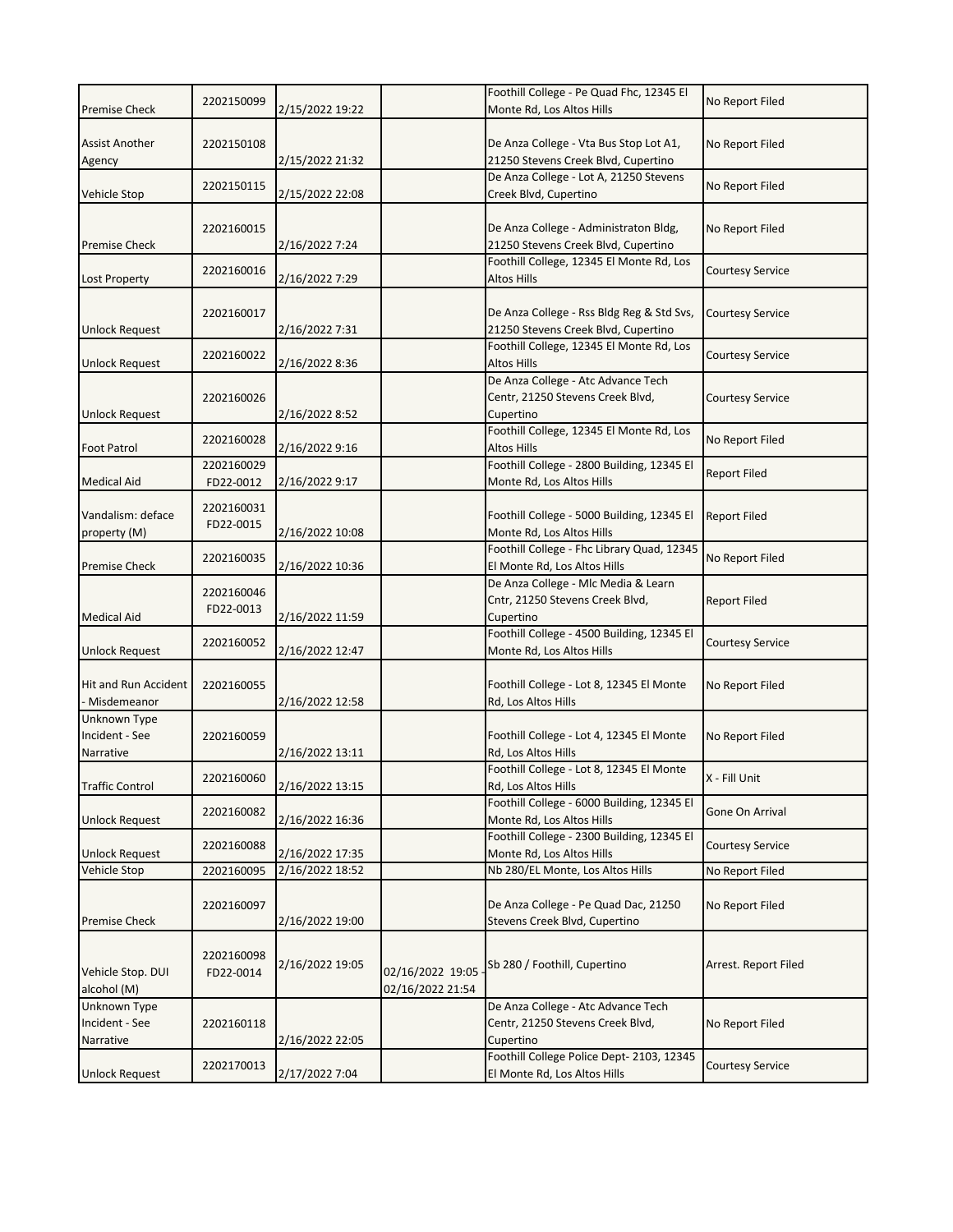| Meet the Citizen.<br><b>FHDA Student Code</b><br>of Conduct | 2202170020<br>FD22-0016 | 2/17/2022 8:55  | 02/17/1922 08:55<br>02/17/1922 09:15 | Foothill College Police Dept- 2103, 12345<br>El Monte Rd, Los Altos Hills       | <b>Report Filed</b>                     |
|-------------------------------------------------------------|-------------------------|-----------------|--------------------------------------|---------------------------------------------------------------------------------|-----------------------------------------|
| Tampering With a<br>Vehicle                                 | 2202170023              | 2/17/2022 9:22  |                                      | Foothill College - Lot 1 H, 12345 El Monte<br>Rd, Los Altos Hills               | No Report Filed                         |
| Vandalism                                                   | 2202170024              | 2/17/2022 9:27  |                                      | Foothill College - 4400 Building, 12345 El<br>Monte Rd, Los Altos Hills         | No Report Filed                         |
| Unknown Type<br>Incident - See<br>Narrative                 | 2202170027              | 2/17/2022 10:39 |                                      | Sunnyvale Ed Center, 1070 Innovation<br>Way, Sunnyvale                          | <b>Courtesy Service</b>                 |
| 911 Hangup                                                  | 2202170030              | 2/17/2022 11:09 |                                      | Foothill College - 2000 Building, 12345 El<br>Monte Rd, Los Altos Hills         | Gone On Arrival                         |
| <b>Unlock Request</b>                                       | 2202170041              | 2/17/2022 11:47 |                                      | Foothill College - Lot 6, 12345 El Monte<br>Rd, Los Altos Hills                 | <b>Courtesy Service</b>                 |
| Lost Property                                               | 2202170051              | 2/17/2022 12:57 |                                      | Off Campus, (Unknown Address)                                                   | <b>Courtesy Service</b>                 |
| Police Alarm                                                | 2202170053              | 2/17/2022 13:12 |                                      | De Anza College - Kc Kirsch Center Bldg,<br>21250 Stevens Creek Blvd, Cupertino | No Report Filed                         |
| <b>Welfare Check</b>                                        | 2202170059              | 2/17/2022 14:29 |                                      | De Anza College, 21250 Stevens Creek<br>Blvd, Cupertino                         | No Report Filed                         |
| <b>Assist Another</b><br>Agency                             | 2202170060              | 2/17/2022 14:41 |                                      | 280 Sb North Of Foothill                                                        | <b>Turned Over to Another</b><br>Agency |
| <b>Unlock Request</b>                                       | 2202170081              | 2/17/2022 17:32 |                                      | Foothill College, 12345 El Monte Rd, Los<br><b>Altos Hills</b>                  | No Report Filed                         |
| <b>Suspicious Vehicle</b>                                   | 2202170086              | 2/17/2022 18:14 |                                      | Stevens Creek Blvd/Bubb Rd, Cupertino                                           | <b>Field Interview Filed</b>            |
| Vehicle Stop                                                | 2202170089              | 2/17/2022 18:38 |                                      | S De Anza Blvd/Mc Clellan Rd, Cupertino                                         | Citation                                |
| Vehicle Stop                                                | 2202170107              | 2/17/2022 21:37 |                                      | Stevens CREEK/85 Overpass                                                       | Citation                                |
| Assist Another<br>Agency                                    | 2202170111              | 2/17/2022 22:01 |                                      | De Anza College, 21250 Stevens Creek<br>Blvd, Cupertino                         | <b>Turned Over to Another</b><br>Agency |
| <b>Unlock Request</b>                                       | 2202180025              | 2/18/2022 8:04  |                                      | Foothill College - 2200 Building, 12345 El<br>Monte Rd, Los Altos Hills         | <b>Courtesy Service</b>                 |
| <b>Premise Check</b>                                        | 2202180046              | 2/18/2022 12:52 |                                      | Psec Quad Fhc 4600-4800, 12345 El<br>Monte Rd, Los Altos Hills                  | <b>Task Completed</b>                   |
| <b>Premise Check</b>                                        | 2202180053              | 2/18/2022 13:55 |                                      | De Anza College, 21250 Stevens Creek<br>Blvd, Cupertino                         | No Report Filed                         |
| <b>Beat Information</b>                                     | 2202180054              | 2/18/2022 13:57 |                                      | Foothill College - 6200 Building, 12345 El<br>Monte Rd, Los Altos Hills         | No Report Filed                         |
| Vehicle Stop                                                | 2202180064              | 2/18/2022 15:27 |                                      | Stevens Creek Blvd/Mary Ave, Cupertino                                          | No Report Filed                         |
| Vehicle Stop                                                | 2202180066              | 2/18/2022 15:39 |                                      | 280/MAG, Los Altos Hills                                                        | No Report Filed                         |
| <b>Premise Check</b>                                        | 2202180086              | 2/18/2022 18:05 |                                      | D700, 12345 El Monte Rd, Los Altos Hills                                        | <b>Task Completed</b>                   |
| Accident - Property<br>Damage Only                          | 2202180087              | 2/18/2022 18:11 |                                      | De Anza College PD Substation, 21250<br>Stevens Creek Blvd, Cupertino           | <b>Report Filed</b>                     |
| <b>Premise Check</b>                                        | 2202180106              | 2/18/2022 21:04 |                                      | 5600 Bldg, 12345 El Monte Rd, Los Altos<br><b>Hills</b>                         | <b>Task Completed</b>                   |
| <b>Foot Patrol</b>                                          | 2202190073              | 2/19/2022 12:06 |                                      | De Anza College, 21250 Stevens Creek<br>Blvd, Cupertino                         | <b>Task Completed</b>                   |
| Vehicle Patrol                                              | 2202190084              | 2/19/2022 13:06 |                                      | Foothill College, 12345 El Monte Rd, Los<br>Altos Hills                         | No Report Filed                         |
| Fire Alarm                                                  | 2202190114              | 2/19/2022 15:15 |                                      | Foothill College - 6500 Building, 12345 El<br>Monte Rd, Los Altos Hills         | No Report Filed                         |
| Police Alarm                                                | 2202190129              | 2/19/2022 17:38 |                                      | Foothill College - 4700 Building, 12345 El<br>Monte Rd, Los Altos Hills         | No Report Filed                         |
| <b>Premise Check</b>                                        | 2202190135              | 2/19/2022 20:09 |                                      | De Anza, 21250 Stevens Crk, Cupertino                                           | No Report Filed                         |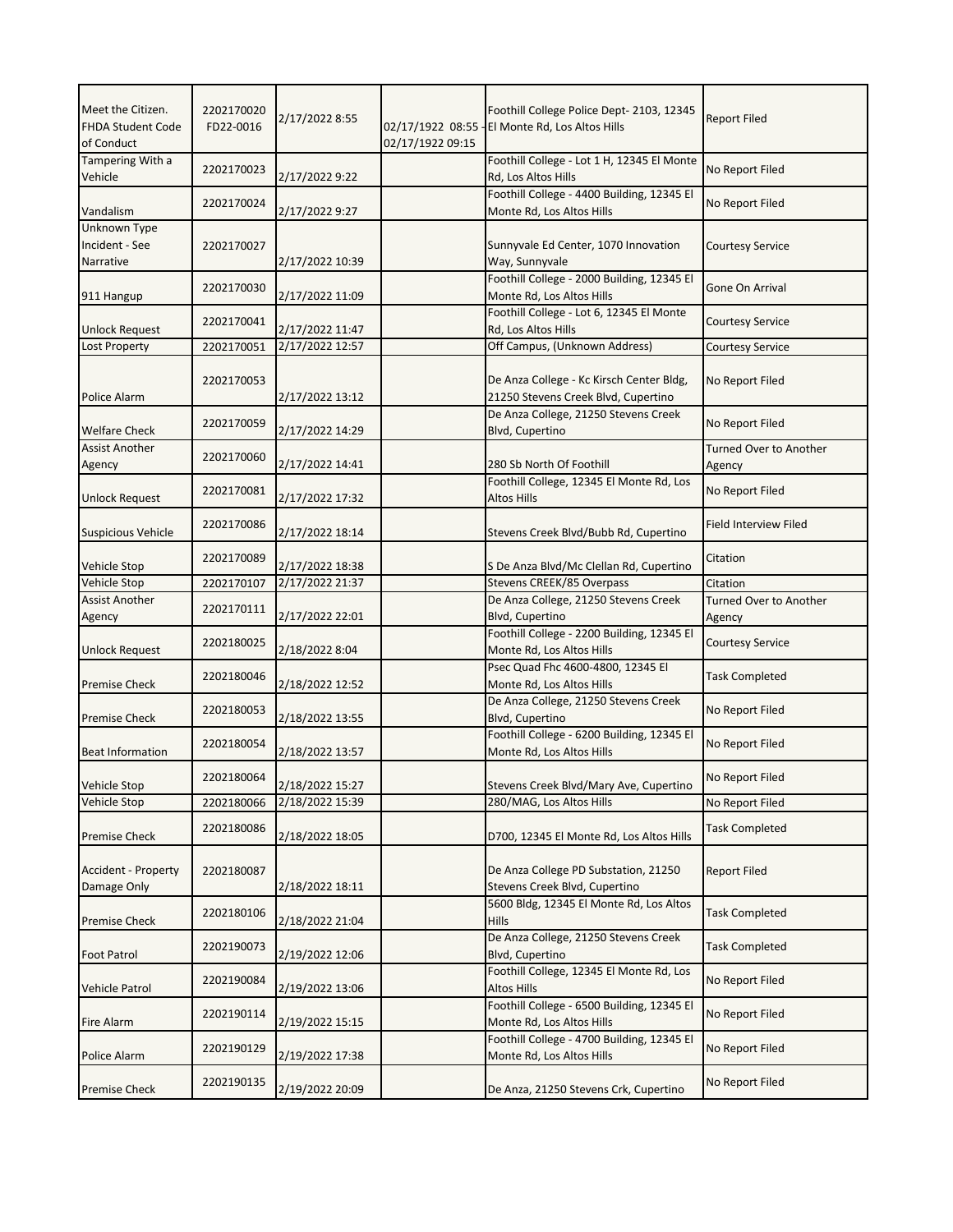| <b>Premise Check</b>                        | 2202200034 | 2/20/2022 8:50  | De Anza College - Campus Center Bldg,<br>21250 Stevens Creek Blvd, Cupertino        | <b>Task Completed</b>   |
|---------------------------------------------|------------|-----------------|-------------------------------------------------------------------------------------|-------------------------|
| Fire Alarm                                  | 2202200036 | 2/20/2022 10:12 | De Anza College, 21250 Stevens Creek<br>Blvd, Cupertino                             | No Report Filed         |
| <b>Premise Check</b>                        | 2202200045 | 2/20/2022 15:00 | De Anza College - Administraton Bldg,<br>21250 Stevens Creek Blvd, Cupertino        | No Report Filed         |
| <b>Foot Patrol</b>                          | 2202200048 | 2/20/2022 16:51 | Upper Campus, 12345 El Monte Rd, Los<br>Altos Hills                                 | <b>Task Completed</b>   |
| Unknown Type<br>Incident - See<br>Narrative | 2202200062 | 2/20/2022 19:33 | De Anza College, 21250 Stevens Creek<br>Blvd, Cupertino                             | Gone On Arrival         |
| <b>Premise Check</b>                        | 2202200064 | 2/20/2022 19:43 | De Anza College - Science Center Quad,<br>21250 Stevens Creek Blvd, Cupertino       | No Report Filed         |
| <b>Premise Check</b>                        | 2202210015 | 2/21/2022 7:03  | De Anza College - Administraton Bldg,<br>21250 Stevens Creek Blvd, Cupertino        | No Report Filed         |
| <b>Motor Vehicle Assist</b>                 | 2202210026 | 2/21/2022 9:09  | Foothill College - Lot 2 A, 12345 El Monte<br>Rd, Los Altos Hills                   | <b>Courtesy Service</b> |
| <b>Premise Check</b>                        | 2202210033 | 2/21/2022 10:03 | Administration Building, 125 S 7TH St, San<br>Jose                                  | No Report Filed         |
| <b>Premise Check</b>                        | 2202210048 | 2/21/2022 12:08 | Psec Quad Fhc 4600-4800, 12345 El<br>Monte Rd, Los Altos Hills                      | <b>Task Completed</b>   |
| <b>Premise Check</b>                        | 2202210056 | 2/21/2022 13:10 | De Anza College - S Quad, 21250 Stevens<br>Creek Blvd, Cupertino                    | No Report Filed         |
| Unlock Request                              | 2202210071 | 2/21/2022 14:53 | De Anza College - A4 Building, 21250<br>Stevens Creek Blvd, Cupertino               | No Report Filed         |
| <b>Foot Patrol</b>                          | 2202210091 | 2/21/2022 17:30 | Foothill College, 12345 El Monte Rd, Los<br><b>Altos Hills</b>                      | No Report Filed         |
| <b>Foot Patrol</b>                          | 2202210099 | 2/21/2022 19:22 | De Anza College, 21250 Stevens Creek<br>Blvd, Cupertino                             | No Report Filed         |
| Police Alarm                                | 2202220035 | 2/22/2022 6:26  | Foothill College - 4400 Building, 12345 El<br>Monte Rd, Los Altos Hills             | No Report Filed         |
| Premise Check                               | 2202220037 | 2/22/2022 6:38  | Foothill College - Upper Campus, 12345 El<br>Monte Rd, Los Altos Hills              | No Report Filed         |
| <b>Unlock Request</b>                       | 2202220038 | 2/22/2022 7:07  | Foothill College Police Dept-2103, 12345<br>El Monte Rd, Los Altos Hills            | No Report Filed         |
| <b>Premise Check</b>                        | 2202220040 | 2/22/2022 7:37  | De Anza College, 21250 Stevens Creek<br>Blvd, Cupertino                             | No Report Filed         |
| <b>Unlock Request</b>                       | 2202220044 | 2/22/2022 8:46  | De Anza College - Lcw Learnng Centr<br>West, 21250 Stevens Creek Blvd,<br>Cupertino | <b>Courtesy Service</b> |
| <b>Premise Check</b>                        | 2202220051 | 2/22/2022 10:00 | Foothill College - Pe Quad Fhc, 12345 El<br>Monte Rd, Los Altos Hills               | No Report Filed         |
| <b>Foot Patrol</b>                          | 2202220059 | 2/22/2022 11:13 | De Anza College, 21250 Stevens Creek<br>Blvd, Cupertino                             | No Report Filed         |
| <b>Premise Check</b>                        | 2202220060 | 2/22/2022 11:22 | Foothill College, 12345 El Monte Rd, Los<br>Altos Hills                             | No Report Filed         |
| <b>Premise Check</b>                        | 2202220074 | 2/22/2022 13:33 | De Anza College - Science Center, 21250<br>Stevens Creek Blvd, Cupertino            | No Report Filed         |
| Foot Patrol                                 | 2202220094 | 2/22/2022 15:30 | De Anza College, 21250 Stevens Creek<br>Blvd, Cupertino                             | No Report Filed         |
| No Cite                                     | 2202220104 | 2/22/2022 17:06 | Foothill College, 12345 El Monte Rd, Los<br>Altos Hills                             | <b>Courtesy Service</b> |
| Meet the Citizen                            | 2202220115 | 2/22/2022 18:42 | Stelling By Vta, (Unknown Address)                                                  | No Report Filed         |
| Vehicle Stop                                | 2202220117 | 2/22/2022 19:08 | El Monte Rd To Nb I 280/I 280, Los Altos<br><b>Hills</b>                            | No Report Filed         |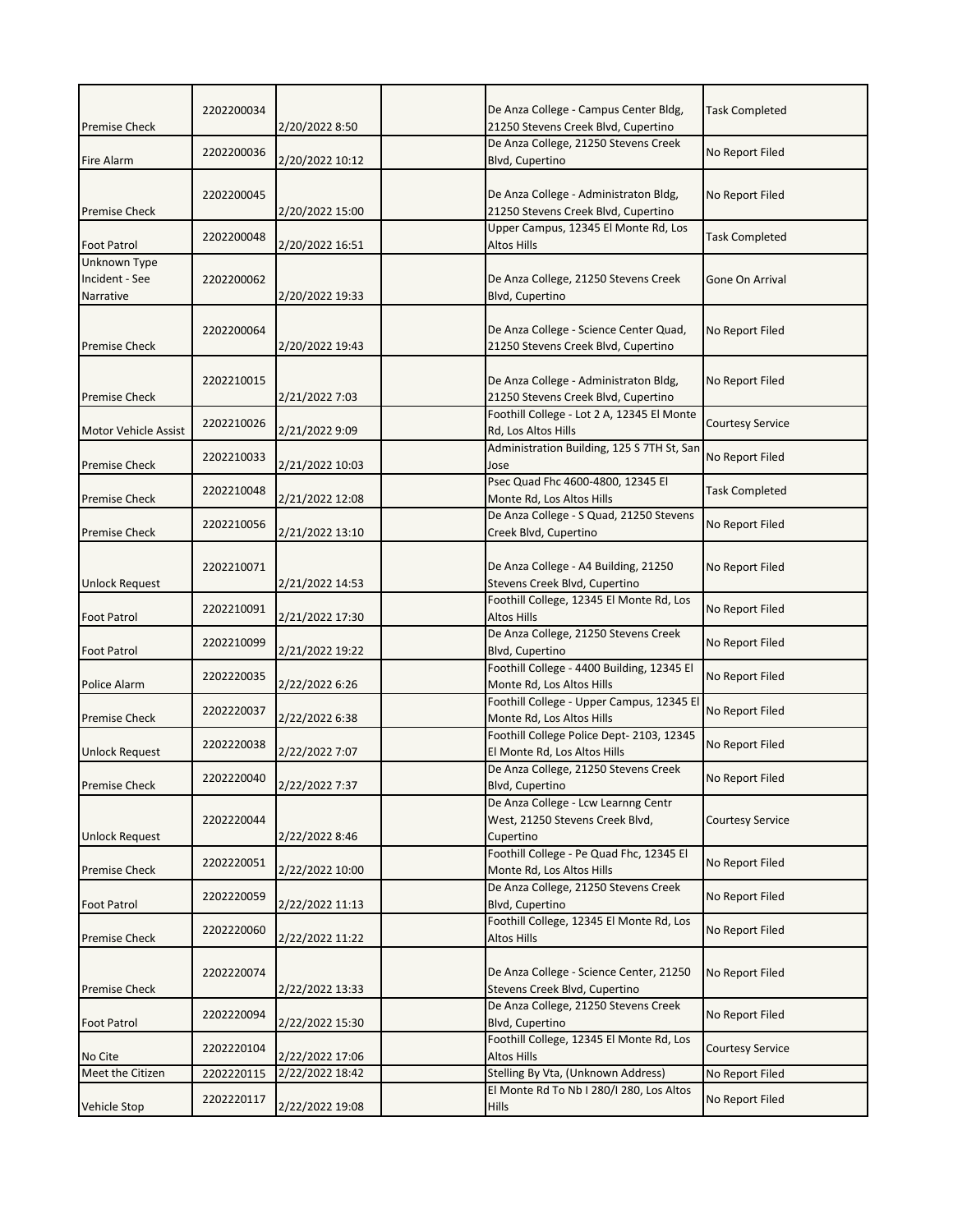|                            |            |                 | De Anza College - Mlc Media & Learn                                               |                         |
|----------------------------|------------|-----------------|-----------------------------------------------------------------------------------|-------------------------|
| Lockup Request             | 2202220157 | 2/22/2022 22:53 | Cntr, 21250 Stevens Creek Blvd,<br>Cupertino                                      | <b>Courtesy Service</b> |
|                            |            |                 | De Anza College - Atc Advance Tech                                                |                         |
|                            | 2202230027 |                 | Centr, 21250 Stevens Creek Blvd,                                                  | No Report Filed         |
| Police Alarm               |            | 2/23/2022 6:16  | Cupertino                                                                         |                         |
|                            | 2202230032 |                 | De Anza College - Flint Center, 21250                                             |                         |
| <b>Beat Information</b>    |            | 2/23/2022 7:34  | Stevens Creek Blvd, Cupertino                                                     | No Report Filed         |
|                            |            |                 | Psec Quad Fhc 4600-4800, 12345 El                                                 |                         |
| <b>Premise Check</b>       | 2202230037 | 2/23/2022 7:59  | Monte Rd, Los Altos Hills                                                         | <b>Task Completed</b>   |
|                            |            |                 |                                                                                   |                         |
| <b>Unlock Request</b>      | 2202230051 | 2/23/2022 10:05 | De Anza College - Kc Kirsch Center Bldg,<br>21250 Stevens Creek Blvd, Cupertino   | <b>Courtesy Service</b> |
|                            |            |                 |                                                                                   |                         |
|                            | 2202230056 |                 | De Anza College - Adm Classrooms, 21250 No Report Filed                           |                         |
| <b>Premise Check</b>       |            | 2/23/2022 11:08 | Stevens Creek Blvd, Cupertino                                                     |                         |
|                            | 2202230057 |                 | Pe Quad, 12345 El Monte Rd, Los Altos                                             | <b>Task Completed</b>   |
| <b>Premise Check</b>       |            | 2/23/2022 11:12 | Hills                                                                             |                         |
|                            |            |                 | De Anza College - Mlc Media & Learn<br>Cntr, 21250 Stevens Creek Blvd,            |                         |
| <b>Unlock Request</b>      | 2202230058 | 2/23/2022 11:32 | Cupertino                                                                         | <b>Courtesy Service</b> |
|                            |            |                 | De Anza College - S Quad, 21250 Stevens                                           |                         |
| <b>Premise Check</b>       | 2202230068 | 2/23/2022 13:01 | Creek Blvd, Cupertino                                                             | No Report Filed         |
|                            |            |                 |                                                                                   |                         |
|                            | 2202230071 |                 | De Anza College - Flint Center, 21250                                             | Courtesy Service        |
| <b>Unlock Request</b>      |            | 2/23/2022 13:39 | Stevens Creek Blvd, Cupertino                                                     |                         |
| Vehicle Stop               | 2202230081 | 2/23/2022 17:12 | Fh Exp WAY/280                                                                    | No Report Filed         |
| <b>Premise Check</b>       | 2202230085 | 2/23/2022 17:30 | De Anza, 21250 Stevens Crk, Cupertino                                             | No Report Filed         |
| Vehicle Stop               | 2202230086 | 2/23/2022 17:52 | S/B280/Fh                                                                         | No Report Filed         |
|                            |            |                 | De Anza College - Atc Advance Tech                                                |                         |
|                            | 2202240038 |                 | Centr, 21250 Stevens Creek Blvd,                                                  | No Report Filed         |
| Police Alarm               |            | 2/24/2022 6:08  | Cupertino                                                                         |                         |
|                            | 2202240043 |                 | De Anza College - Lcw Learnng Centr<br>West, 21250 Stevens Creek Blvd,            | <b>Courtesy Service</b> |
| <b>Unlock Request</b>      |            | 2/24/2022 7:00  | Cupertino                                                                         |                         |
|                            |            |                 | Foothill College Police Dept- 2103, 12345                                         |                         |
| Meet the Citizen           | 2202240044 | 2/24/2022 7:07  | El Monte Rd, Los Altos Hills                                                      | No Report Filed         |
|                            |            |                 | De Anza College - Atc Advance Tech                                                |                         |
|                            | 2202240052 |                 | Centr, 21250 Stevens Creek Blvd,                                                  | <b>Courtesy Service</b> |
| Unlock Request             |            | 2/24/2022 8:37  | Cupertino                                                                         |                         |
| <b>Accident - Property</b> | 2202240056 |                 | De Anza College - Flint Parking Garage,                                           | No Report Filed         |
| Damage Only                |            | 2/24/2022 8:55  | 21250 Stevens Creek Blvd, Cupertino                                               |                         |
|                            | 2202240060 |                 | Upper Campus, 12345 El Monte Rd, Los                                              | <b>Task Completed</b>   |
| <b>Foot Patrol</b>         |            | 2/24/2022 9:15  | <b>Altos Hills</b>                                                                |                         |
| Unknown Type               |            |                 |                                                                                   |                         |
| Incident - See             |            |                 |                                                                                   |                         |
| Narrative                  | 2202240062 |                 | Foothill College - 2000 Building, 12345 El                                        | No Report Filed         |
|                            |            | 2/24/2022 9:26  | Monte Rd, Los Altos Hills                                                         |                         |
| Vehicle Stop               | 2202240064 | 2/24/2022 9:35  | Stevens Creek Blvd/Mary Ave, Cupertino                                            | No Report Filed         |
| Unknown Type               |            |                 |                                                                                   |                         |
| Incident - See             | 2202240067 |                 | Foothill College Police Dept-2103, 12345                                          | No Report Filed         |
| Narrative                  |            | 2/24/2022 9:56  | El Monte Rd, Los Altos Hills                                                      |                         |
|                            |            |                 |                                                                                   |                         |
|                            | 2202240068 |                 | De Anza College - Administraton Bldg,                                             | <b>Courtesy Service</b> |
| <b>Unlock Request</b>      | 2202240073 | 2/24/2022 10:00 | 21250 Stevens Creek Blvd, Cupertino<br>Foothill College - D120 Ets Bldg, 12345 El | <b>Courtesy Service</b> |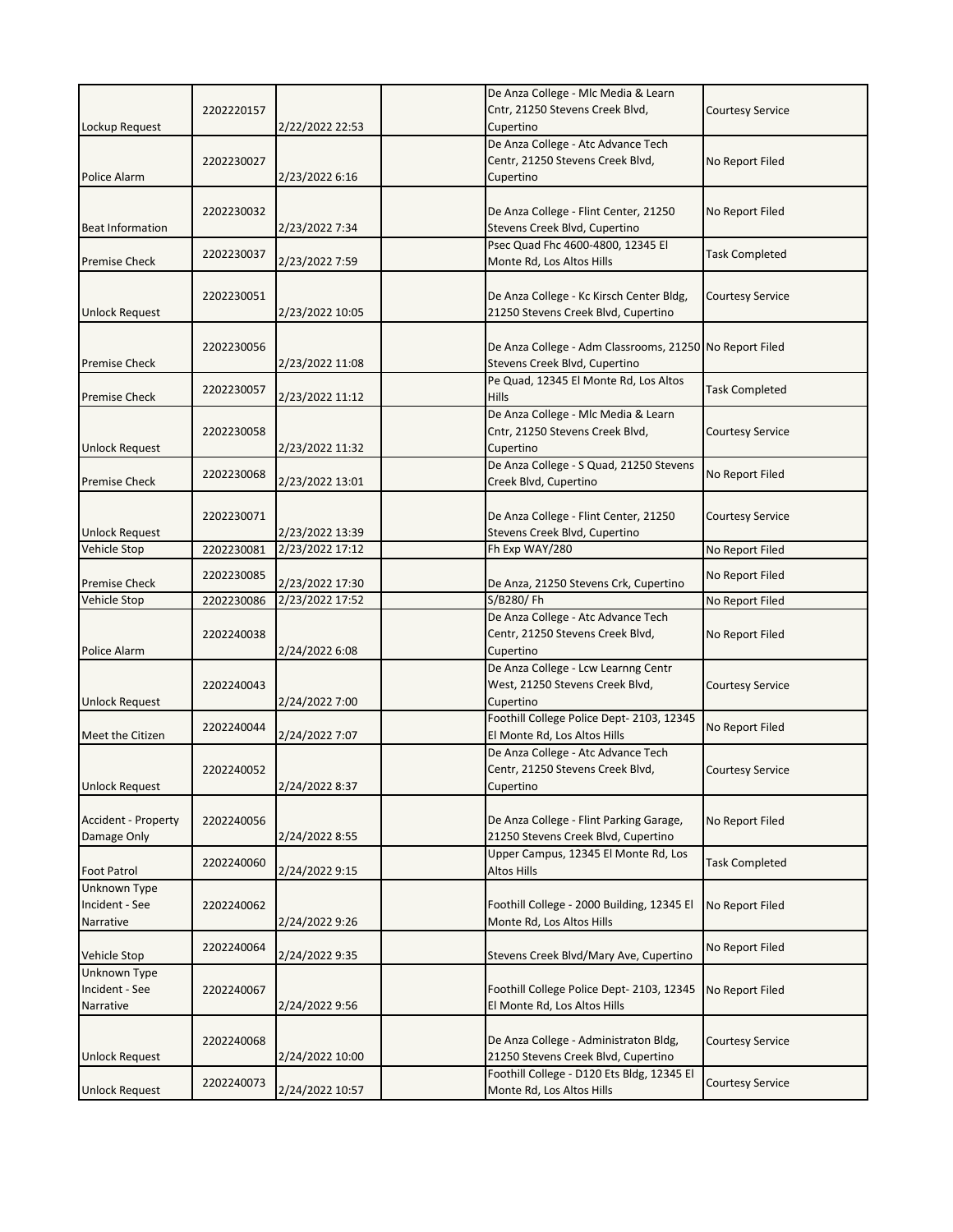| Unknown Type              |            |                 |                  |                                                         |                         |
|---------------------------|------------|-----------------|------------------|---------------------------------------------------------|-------------------------|
| Incident - See            | 2202240074 |                 |                  | Foothill College Police Dept- 2103, 12345               | No Report Filed         |
| Narrative                 |            | 2/24/2022 11:03 |                  | El Monte Rd, Los Altos Hills                            |                         |
|                           |            |                 |                  |                                                         |                         |
|                           | 2202240079 |                 |                  | De Anza College - SC2 Science Center,                   | <b>Courtesy Service</b> |
| <b>Unlock Request</b>     |            | 2/24/2022 12:20 |                  | 21250 Stevens Creek Blvd, Cupertino                     |                         |
|                           |            |                 |                  | Psec Quad Fhc 4600-4800, 12345 El                       |                         |
| <b>Premise Check</b>      | 2202240082 | 2/24/2022 12:52 |                  | Monte Rd, Los Altos Hills                               | <b>Task Completed</b>   |
|                           |            |                 |                  | Foothill College - 2200 Building, 12345 El              |                         |
| Fire Alarm                | 2202240091 | 2/24/2022 13:18 |                  | Monte Rd, Los Altos Hills                               | <b>Task Completed</b>   |
| Unknown Type              |            |                 |                  |                                                         |                         |
| Incident - See            | 2202240103 |                 |                  | Foothill College, 12345 El Monte Rd, Los                | No Report Filed         |
| Narrative                 |            | 2/24/2022 15:06 |                  | Altos Hills                                             |                         |
| Vehicle Stop              | 2202240107 | 2/24/2022 15:27 |                  | 85/HOMESTEAD                                            | No Report Filed         |
|                           |            |                 |                  | Foothill College - 1900 Admin Bldg, 12345               |                         |
| <b>Unlock Request</b>     | 2202240116 | 2/24/2022 16:51 |                  | El Monte Rd, Los Altos Hills                            | Courtesy Service        |
|                           |            |                 |                  | De Anza College - Mlc Media & Learn                     |                         |
|                           | 2202240117 |                 |                  | Cntr, 21250 Stevens Creek Blvd,                         | <b>Courtesy Service</b> |
| <b>Unlock Request</b>     |            | 2/24/2022 17:01 |                  | Cupertino                                               |                         |
|                           |            |                 |                  |                                                         |                         |
|                           | 2202240125 |                 |                  | Foothill College - Ndo District Offices,                | <b>Courtesy Service</b> |
| Lockup Request            |            | 2/24/2022 19:01 |                  | 12345 El Monte Rd, Los Altos Hills                      |                         |
|                           |            |                 |                  |                                                         |                         |
| Vehicle Stop              | 2202240131 | 2/24/2022 19:52 |                  | Stevens Creek Blvd/Mary Ave, Cupertino                  | Citation                |
| Vehicle Stop              | 2202240132 | 2/24/2022 20:00 |                  | Sb 280/ Hwy 85                                          | Citation                |
|                           |            |                 |                  |                                                         |                         |
|                           | 2202250023 |                 |                  | De Anza College - Cdc Child Develop Cntr,               | No Report Filed         |
| <b>Beat Information</b>   |            | 2/25/2022 5:09  |                  | 21250 Stevens Creek Blvd, Cupertino                     |                         |
|                           |            |                 |                  | Foothill College - 4800 Building, 12345 El              |                         |
| <b>Beat Information</b>   | 2202250030 | 2/25/2022 8:05  |                  | Monte Rd, Los Altos Hills                               | No Report Filed         |
|                           |            |                 |                  | De Anza College - Mlc Media & Learn                     |                         |
|                           |            |                 |                  | Cntr, 21250 Stevens Creek Blvd,                         |                         |
| <b>Unlock Request</b>     | 2202250035 |                 |                  | Cupertino                                               | Courtesy Service        |
|                           |            | 2/25/2022 9:48  |                  | Upper Campus, 12345 El Monte Rd, Los                    |                         |
|                           | 2202250036 | 2/25/2022 9:52  |                  | Altos Hills                                             | No Report Filed         |
| <b>Foot Patrol</b>        |            |                 |                  | De Anza College - Lot E, 21250 Stevens                  |                         |
| <b>Suspicious Vehicle</b> | 2202250041 | 2/25/2022 10:14 |                  | Creek Blvd, Cupertino                                   | No Report Filed         |
|                           |            |                 |                  |                                                         |                         |
|                           |            |                 |                  |                                                         |                         |
|                           |            |                 |                  |                                                         |                         |
| Battery on person on      |            |                 |                  |                                                         |                         |
| school/hospital/park      | 2202250042 |                 |                  | 02/22/2022 14:00 - De Anza College, 21250 Stevens Creek |                         |
| property (M).             | FD22-0017  | 2/25/2022 10:16 | 02/24/2022 14:30 | Blvd, Cupertino                                         | Report Filed. Active    |
| Remain on campus          |            |                 |                  |                                                         |                         |
| w/o consent (M).          |            |                 |                  |                                                         |                         |
| FHDA Student Code         |            |                 |                  |                                                         |                         |
| of Conduct                |            |                 |                  |                                                         |                         |
|                           |            |                 |                  |                                                         |                         |
|                           | 2202250052 |                 |                  | De Anza College - SC2 Science Center,                   | No Report Filed         |
| <b>Beat Information</b>   |            | 2/25/2022 10:56 |                  | 21250 Stevens Creek Blvd, Cupertino                     |                         |
|                           | 2202250057 |                 |                  | Foothill College - D120 Ets Bldg, 12345 El              | <b>Courtesy Service</b> |
| <b>Unlock Request</b>     |            | 2/25/2022 11:17 |                  | Monte Rd, Los Altos Hills                               |                         |
| Unknown Type              |            |                 |                  |                                                         |                         |
| Incident - See            | 2202250058 |                 |                  | Foothill College, 12345 El Monte Rd, Los                | No Report Filed         |
| Narrative                 |            | 2/25/2022 11:19 |                  | <b>Altos Hills</b>                                      |                         |
|                           | 2202250060 |                 |                  | Foothill College - 1900 Admin Bldg, 12345               | No Report Filed         |
| No Cite                   |            | 2/25/2022 11:27 |                  | El Monte Rd, Los Altos Hills                            |                         |
|                           | 2202250061 |                 |                  | Foothill College, 12345 El Monte Rd, Los                | <b>Courtesy Service</b> |
| Unlock Request            |            | 2/25/2022 11:44 |                  | <b>Altos Hills</b>                                      |                         |
|                           | 2202250062 |                 |                  | Foothill College - 1000 Building, 12345 El              | <b>Courtesy Service</b> |
| <b>Unlock Request</b>     |            | 2/25/2022 11:45 |                  | Monte Rd, Los Altos Hills                               |                         |
|                           | 2202250065 |                 |                  | Foothill College - 1100 Building, 12345 El              | <b>Courtesy Service</b> |
| <b>Unlock Request</b>     |            | 2/25/2022 12:02 |                  | Monte Rd, Los Altos Hills                               |                         |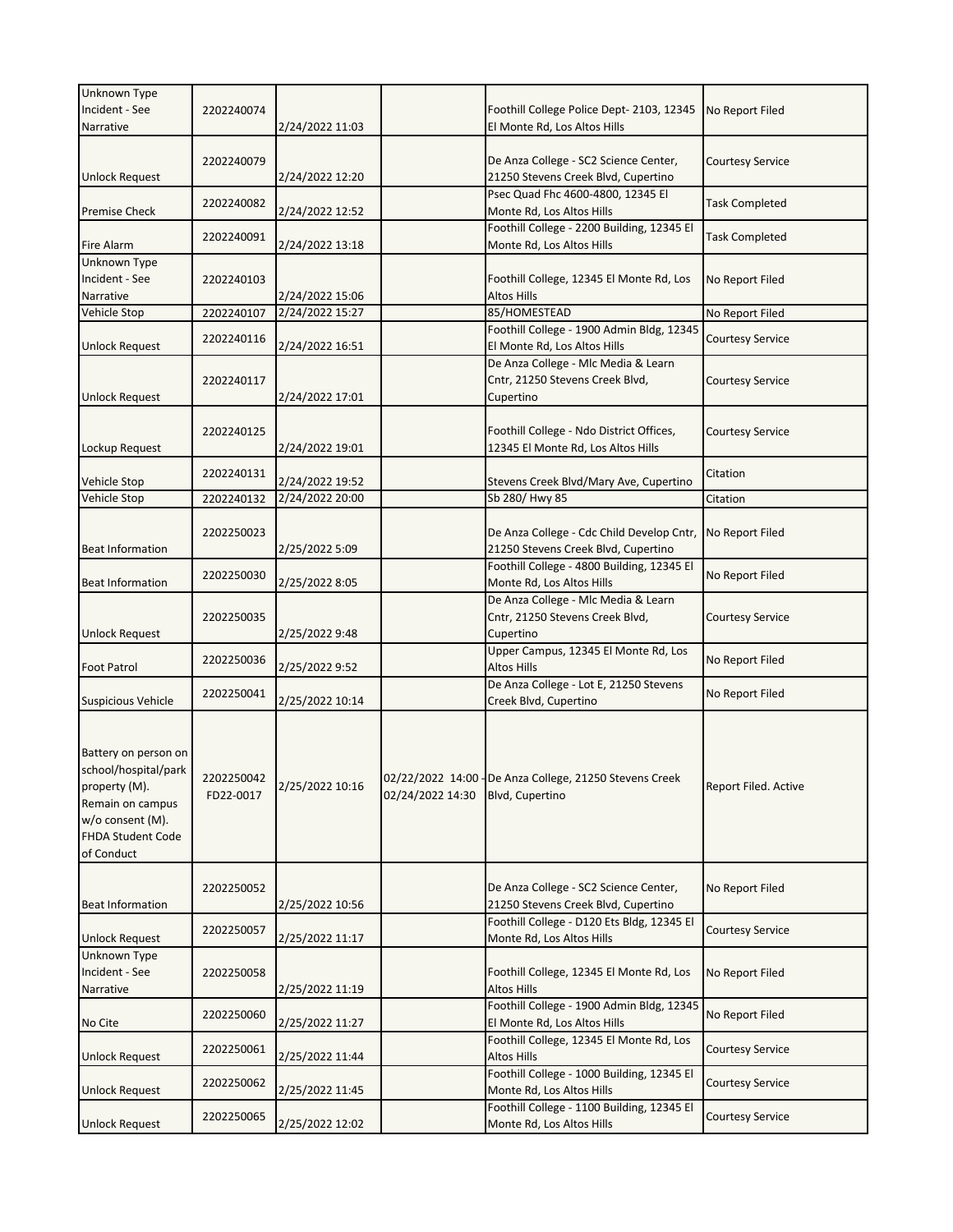|                                                                     | 2202250071              |                 |                           | Foothill College - 8300 Building, 12345 El                                      | <b>Courtesy Service</b> |
|---------------------------------------------------------------------|-------------------------|-----------------|---------------------------|---------------------------------------------------------------------------------|-------------------------|
| <b>Unlock Request</b>                                               |                         | 2/25/2022 12:27 |                           | Monte Rd, Los Altos Hills                                                       |                         |
| Police Alarm                                                        | 2202250075              | 2/25/2022 13:07 |                           | Foothill College - 5000 Building, 12345 El<br>Monte Rd, Los Altos Hills         | <b>Courtesy Service</b> |
|                                                                     |                         |                 |                           | Foothill College - 4700 Building, 12345 El                                      |                         |
| <b>Unlock Request</b>                                               | 2202250078              | 2/25/2022 13:15 |                           | Monte Rd, Los Altos Hills                                                       | Cancel                  |
| <b>Unlock Request</b>                                               | 2202250079              | 2/25/2022 13:34 |                           | D700 District Offices Fhda, Los Altos Hills                                     | Courtesy Service        |
| <b>Grand Theft:</b><br>money/labor/proper<br>ty - From building (F) | 2202250080<br>FD22-0018 | 2/25/2022 13:43 | 02/25/2022 11:30<br>12:00 | De Anza College PD Substation, 21250<br>Stevens Creek Blvd, Cupertino           | Report Filed. Active    |
| <b>Premise Check</b>                                                | 2202250089              | 2/25/2022 14:58 |                           | De Anza, 21250 Stevens Crk, Cupertino                                           | No Report Filed         |
| <b>Premise Check</b>                                                | 2202250115              | 2/25/2022 18:11 |                           | Pe Quad, 12345 El Monte Rd, Los Altos<br><b>Hills</b>                           | <b>Task Completed</b>   |
| <b>Beat Information</b>                                             | 2202250117              | 2/25/2022 19:10 |                           | De Anza College, 21250 Stevens Creek<br>Blvd, Cupertino                         | No Report Filed         |
| <b>Premise Check</b>                                                | 2202250118              | 2/25/2022 19:11 |                           | De Anza, 21250 Stevens Crk, Cupertino                                           | No Report Filed         |
| <b>Premise Check</b>                                                | 2202250129              | 2/25/2022 21:41 |                           | 5600, 12345 El Monte Rd, Los Altos Hills                                        | <b>Task Completed</b>   |
| <b>Fire Watch</b>                                                   | 2202260002              | 2/26/2022 0:03  |                           | De Anza College - Campus Center Bldg,<br>21250 Stevens Creek Blvd, Cupertino    | No Report Filed         |
| Telephone Call                                                      | 2202260066              | 2/26/2022 11:18 |                           | De Anza College, 21250 Stevens Creek<br>Blvd, Cupertino                         | No Report Filed         |
| <b>Foot Patrol</b>                                                  | 2202260073              | 2/26/2022 11:41 |                           | Cc, 21250 Stevens Creek Blvd, Cupertino                                         | <b>Task Completed</b>   |
| <b>Premise Check</b>                                                | 2202260103              | 2/26/2022 15:09 |                           | Deanza, 21250 Stevens Crk, Cupertino                                            | No Report Filed         |
| Flag Down                                                           | 2202270017              | 2/27/2022 12:21 |                           | De Anza College, 21250 Stevens Creek<br>Blvd, Cupertino                         | No Report Filed         |
| Police Alarm                                                        | 2202270032              | 2/27/2022 19:27 |                           | Foothill College, 12345 El Monte Rd, Los<br><b>Altos Hills</b>                  | No Report Filed         |
| Foot Patrol                                                         | 2202270033              | 2/27/2022 19:42 |                           | De Anza College, 21250 Stevens Creek<br>Blvd, Cupertino                         | <b>Task Completed</b>   |
| <b>Unlock Request</b>                                               | 2202280021              | 2/28/2022 6:41  |                           | De Anza College, 21250 Stevens Creek<br>Blvd, Cupertino                         | <b>Courtesy Service</b> |
| Premise Check                                                       | 2202280023              | 2/28/2022 7:03  |                           | De Anza College - Administraton Bldg,<br>21250 Stevens Creek Blvd, Cupertino    | No Report Filed         |
| <b>Premise Check</b>                                                | 2202280024              | 2/28/2022 7:38  |                           | D700 District Offices Fhda, Los Altos Hills                                     | No Report Filed         |
| Lost Property                                                       | 2202280029              | 2/28/2022 8:36  |                           | Foothill College, 12345 El Monte Rd, Los<br><b>Altos Hills</b>                  | <b>Courtesy Service</b> |
| <b>Technician Working</b><br>on Fire Alarms                         | 2202280034              | 2/28/2022 9:22  |                           | De Anza College, 21250 Stevens Creek<br>Blvd, Cupertino                         | No Report Filed         |
| Meet the Citizen                                                    | 2202280036              | 2/28/2022 9:26  |                           | Foothill College - Lot 8, 12345 El Monte<br>Rd, Los Altos Hills                 | <b>Courtesy Service</b> |
| <b>Premise Check</b>                                                | 2202280039              | 2/28/2022 9:40  |                           | De Anza College - S Quad, 21250 Stevens<br>Creek Blvd, Cupertino                | No Report Filed         |
| Unlock Request                                                      | 2202280051              | 2/28/2022 11:15 |                           | Foothill College - 1100 Building, 12345 El<br>Monte Rd, Los Altos Hills         | <b>Courtesy Service</b> |
| <b>Unlock Request</b>                                               | 2202280054              | 2/28/2022 11:59 |                           | Foothill College - 1900 Admin Bldg, 12345<br>El Monte Rd, Los Altos Hills       | <b>Courtesy Service</b> |
| <b>Unlock Request</b>                                               | 2202280063              | 2/28/2022 13:03 |                           | De Anza College - Kc Kirsch Center Bldg,<br>21250 Stevens Creek Blvd, Cupertino | <b>Courtesy Service</b> |
| Fire                                                                | 2202280078              | 2/28/2022 14:31 |                           | De Anza College - Lot C, 21250 Stevens<br>Creek Blvd, Cupertino                 | No Report Filed         |